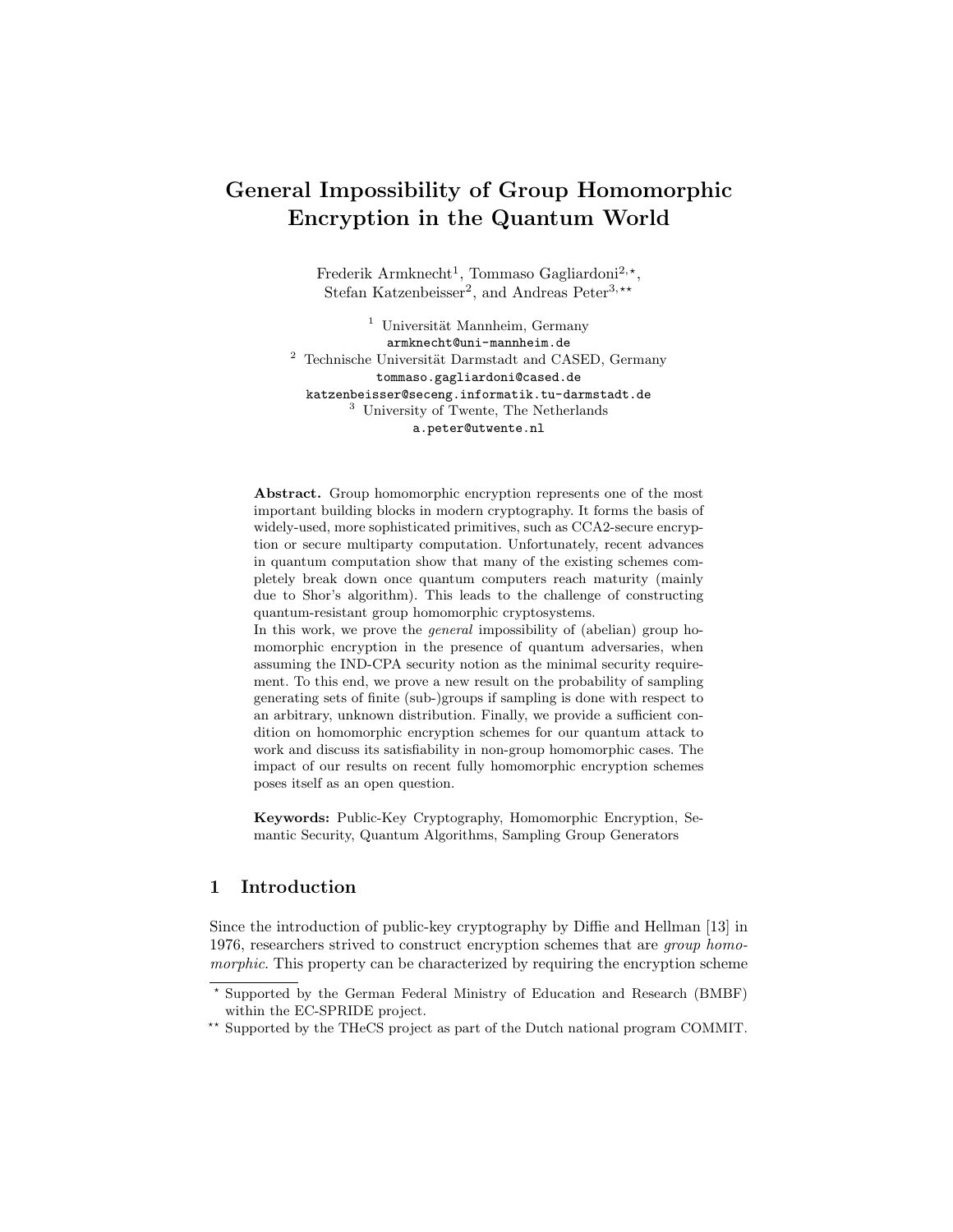to have a homomorphic decryption procedure, while the plaintext and ciphertext spaces form groups. Ever since, the topic of homomorphic encryption is of central importance in cryptography. The recent advances in fully homomorphic encryption (FHE) [7, 16, 17] constitute just one example of this trend. In practice, *group* homomorphic encryption schemes lie at the heart of several important applications, such as electronic voting [9], private information retrieval [24], or multiparty computation [8] to name just a few. Moreover, the group homomorphic property comes quite naturally, as witnessed by a number of encryption schemes, for example RSA [29], ElGamal [14], Goldwasser-Micali [20], where the homomorphic property was not a design goal, but rather arose "by chance".

So far, these cryptosystems were all analyzed in the classical model of computation. However, it is reasonable to assume that the *quantum* model of computation will become more realistic in the future. Unfortunately, in this model all aforementioned cryptosystems are insecure due to Shor's algorithm [30], which allows to efficiently solve the discrete logarithm problem and to factor large integers. That is, until today nobody has been able to come up with a group homomorphic encryption scheme that can withstand quantum attackers.

It seems that such a scheme would require other design approaches. For instance, when considering ElGamal-like encryption schemes, simply replacing the underlying computational hardness assumption by a supposedly quantumresistant one, say code-based, is not enough [3]. In fact although there is a substantial number of classical cryptographic primitives that can be proven secure against quantum attackers, e.g. [22], we still know little about what classical primitives can be realized in the quantum world and what not. Indeed this applies to the case of group homomorphic encryption schemes as well: so far it was even undecided whether *group homomorphic encryption can exist at all in the quantum world*. In other words, does the absence of a quantum secure group homomorphic encryption scheme so far imply that the right approach has not been found yet (but may be in the future) or are there universal reasons that prevent the existence of such schemes?

#### **1.1 Our Contributions**

**Basic Impossibility Result.** The central contribution of this work is to give a *negative* answer to the above question:

*It is impossible to construct secure group homomorphic encryption in the quantum world, if the plaintext and ciphertext spaces form abelian groups.*

More precisely, we prove that any such scheme<sup>4</sup> cannot meet the minimial security notion of IND-CPA security in the presence of quantum adversaries. Observe that this result not only re-confirms the insecurity of *existing* schemes, but shows that *all* group homomorphic encryption schemes (including all yet to come schemes) are inevitably insecure in the quantum world.

<sup>&</sup>lt;sup>4</sup> Although we postulate that our result is extendible to arbitrary solvable groups, we focus on the abelian case, since it is the most important one for reasons of practicability in real-world applications.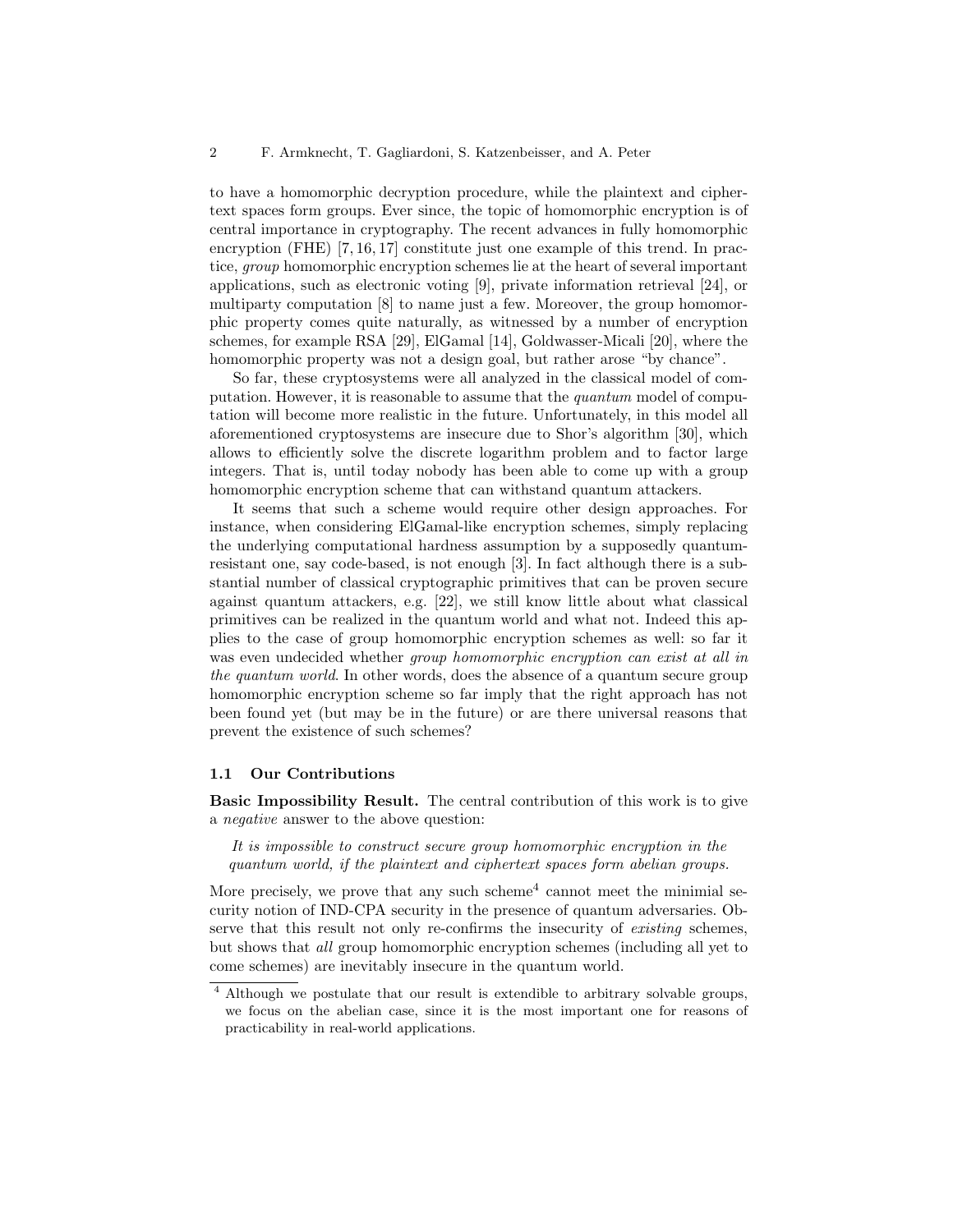**Quantum Attack.** In order to prove this impossibility, we start by exhibiting the fact that the IND-CPA security of any group homomorphic encryption scheme can be reduced to an abstract *Subgroup Membership Problem* (SMP), introduced by Cramer and Shoup [10], which is much easier to analyze. Roughly speaking, this problem states that given a group *G* with subgroup *H* and a randomly sampled (according to some arbitrary distribution  $\mathcal{D}$ ) element  $q \in G$ , decide whether  $g \in H$  or not. This reduction to the SMP tells us that in order to break the IND-CPA security of a given group homomorphic encryption scheme in the quantum world, it is sufficient to give a quantum algorithm that breaks the SMP. Now, the basic idea for breaking the SMP for groups  $(G, H)$  is to use Watrous' variant [31] of the famous group order-finding quantum algorithm, which will effectively decide membership.

**Sampling Generators in Finite Groups.** Unfortunately, this algorithm only works when given a set of generators of *H* which we commonly do not have. Hence we restrict to the generic case that an attacker has only access to an efficient *sampling algorithm* for *H* that samples according to some distribution *D*. We distinguish between the following two cases:

- $-$  **Uniform Distribution.** If  $\mathcal{D}$  is uniform, Erdös and Rényi [15] show that sampling polynomially many times from *H* will give a generating set with high probability—a result that has been improved by Pak and Bratus [27]: If  $k = \lfloor \log_2(|H|) \rfloor$ , then  $k+4$  samples are enough to get a set of generators with probability  $>$  3/4. After obtaining a generating set for *H*, we use Watrous' quantum algorithm to decide membership in *H*, and hence efficiently break the SMP for  $(G, H)$ .
- **– Arbitrary/Unknown Distribution.** In general, the distribution *D* does not have to be uniform, but can be arbitrary, or completely unknown. Interestingly, we prove that, even then, breaking the SMP is possible with (almost) linearly many samples only. Observe that as we do not make any restrictions on the sampling algorithm, we cannot exclude seemingly exotic cases where regions of *H* are hardly (or never) reached by the sampling algorithm. Thus, the best we can aim for is to find a generating set for a subgroup  $H^*$  of  $H$  such that the probability that a random sample (with respect to *D*) does fall into *H<sup>∗</sup>* is above an arbitrarily chosen threshold *δ*. We call such subgroups to be  $\delta$ -covering. It turns out that having a generating set for such a subgroup is enough to break the SMP for  $(G, H)$ . The main challenge, however, is to find a generating set for a  $\delta$ -covering subgroup. To this end, we prove a new result on the probability of sampling generating sets of finite (sub-)groups with unknown sampling distribution. More precisely, we show that for any chosen probability threshold  $\delta^*$ , there exists a value  $N$ , which grows at most logarithmically in  $k$  and does not depend on  $\mathcal{D}$ , such that  $N \cdot k + 1$  samples yield a generating set for a  $\delta$ -covering subgroup with probability at least  $\delta^*$ . This result represents one of the main technical contribution of our work. We believe that it is also applicable in other research areas, e.g., computational group theory, and hence might be of independent interest.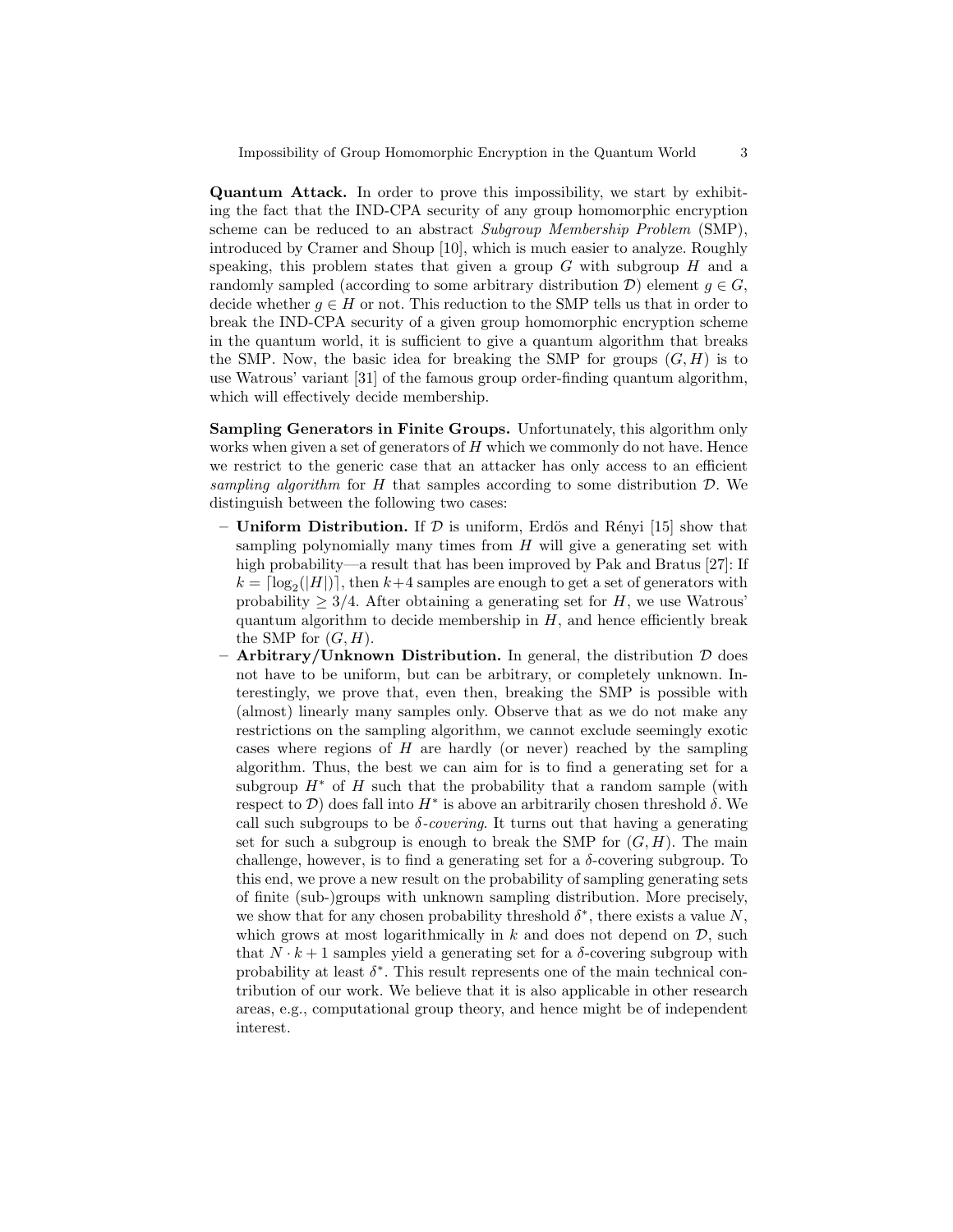**Possible Extensions to Fully Homomorphic Encryption Schemes.** Finally, we provide a general sufficient condition on a homomorphic encryption scheme for our quantum attack to work and discuss the applicability in FHE schemes. The decision of whether our attack breaks any of the existing FHE schemes [7, 16, 17] proves itself to be a highly non-trivial task and lies outside the scope of this paper. We leave it as interesting future work.

#### **1.2 Related Work**

There are many papers dealing with the construction of IND-CPA secure group homomorphic encryption schemes [26, 18, 12, 3, 28]. Some of these works attempted to build such schemes using post-quantum primitives [1], which did not succeed (for a good reason as our results show). Also, for a restricted class of group homomorphic schemes, [3] shows the impossibility of using linear codes as the ciphertext group. Furthermore, we mention the impossibility (even in the classical world) of *algebraically homomorphic* encryption schemes [6], which are deterministic encryption schemes and thus do not fall into the class IND-CPA secure cryptosystems.

In the quantum world, there is an even more efficient algorithm for breaking such algebraically homomorphic schemes [11]. In this vein, there are many variants of Shor's algorithm [30] that are being used to solve different computational problems [25, 31], leading to the breakdown of certain cryptosystems. On the other hand, there are several papers dealing with the analysis of classical primitives in the presence of quantum adversaries [21, 22]. However, none of these works show a general impossibility of group homomorphic cryptosystems.

With respect to the sampling from finite groups, there are many papers that are concerned with the improvement of probability bounds on finding generating sets when sampling uniformly at random [15, 5, 27]. Similar strong results for the arbitrary sampling from finite groups are not known.

Finally, we mention the recent advances in fully homomorphic encryption (FHE) [7, 16, 17]. These schemes are not classified as being group homomorphic, as they follow a different design approach. Rather than having a group homomorphic decryption algorithm, the decryption is only guaranteed to run correctly for polynomially many evaluations of the group operation. Interestingly enough, our results show that since current FHE schemes are based on post-quantum hardness assumptions, they had to follow a different approach than the group homomorphic one.

#### **1.3 Outline**

We recall standard notation in Section 2 and show some basic observations on group homomorphic encryption and the Subgroup Membership Problem (SMP) in Section 3. Section 4 covers the main Theorem, showing the impossibility of group homomorphic encryption in the quantum world, thereby giving our new insights in the sampling of group generators. We discuss non-group homomorphic encryption, such as somewhat and (leveled) fully homomorphic encryption in Section 5.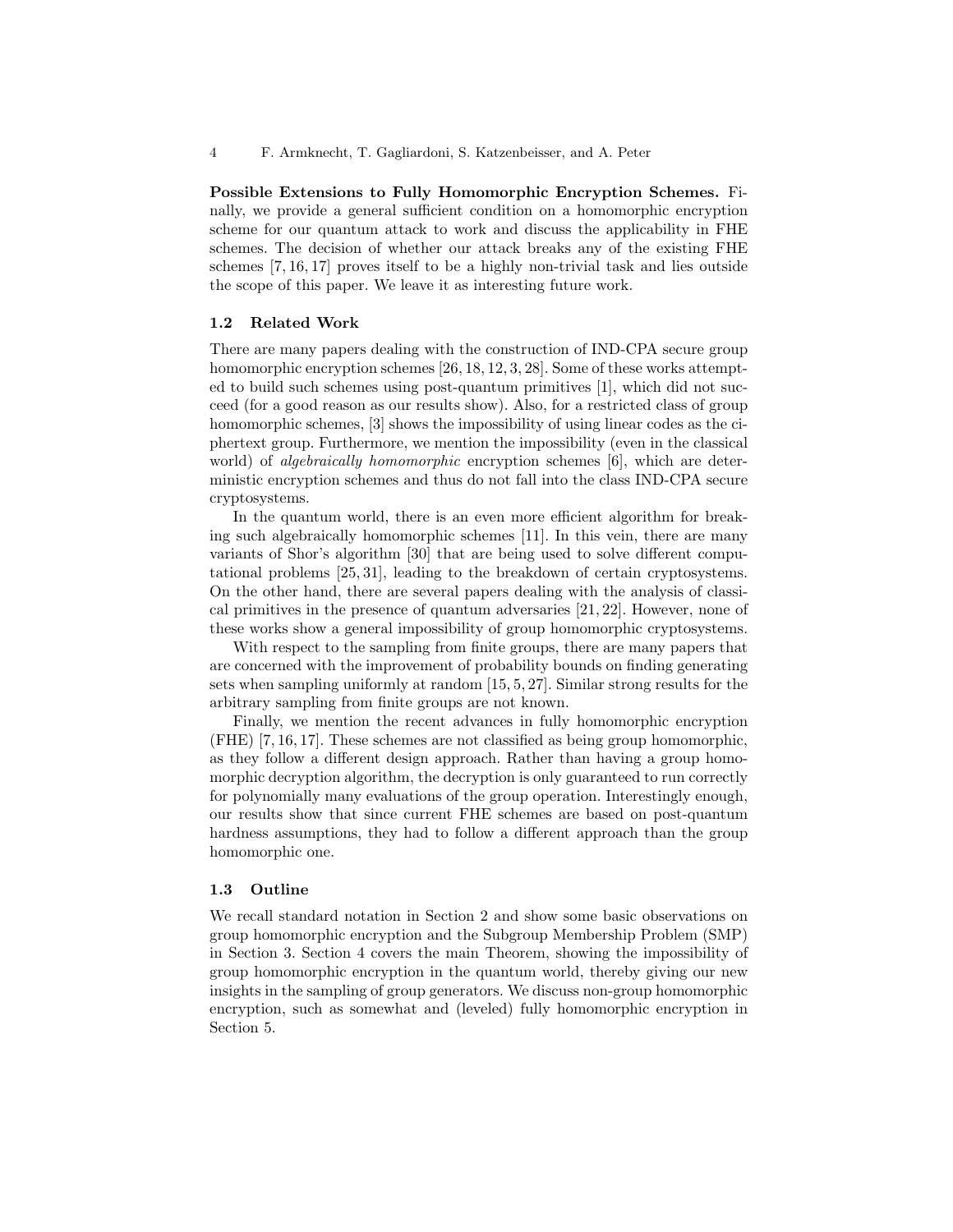# **2 Notation**

Throughout the paper, we use some standard notation that we briefly want to recall. We write  $x \leftarrow X$  if *X* is a random variable or distribution and *x* is to be chosen randomly from *X* according to its distribution. In the case where *X* is solely a set,  $x \stackrel{U}{\longleftarrow} X$  denotes that  $x$  is chosen uniformly at random from  $X$ . If we sample an element  $x$  from  $X$  by using a specific distribution  $D$ , we write  $x \stackrel{\nu}{\longleftarrow} X$  (or  $x \longleftarrow X$  when there is no doubt about the distribution *D*). For a distribution *D* on *X*, the term  $\mathcal{D}(x)$  for  $x \in X$  expresses the probability with which *x* is sampled according to  $D$ , i.e., the probability mass function at  $x \in X$ .

For an algorithm *A* we write  $x \leftarrow A(y)$  if *A* outputs *x* on fixed input *y* according to *A*'s distribution. Sometimes, we need to specify the randomness of a probabilistic algorithm *A* explicitly. To this end, we interpret *A* in the usual way as a deterministic algorithm  $\mathcal{A}(y; r)$ , which has access to values  $r \leftarrow \mathsf{Rnd}$ that are randomly chosen from some randomness space Rnd. Moreover, two distribution ensembles  $X = \{X_{\lambda}\}_{\lambda \in \mathbb{N}}$  and  $Y = \{Y_{\lambda}\}_{\lambda \in \mathbb{N}}$  taking values in a finite set  $S_\lambda$  (indexed by a parameter  $\lambda$ ) are said to be *computationally indistinguishable*, if for all probabilistic polynomial time (PPT) algorithms *A* there exists a negligible function negl such that

$$
\mathrm{Adv}_{\mathcal{A}}^{X,Y}(\lambda) := \left| \Pr_{x \leftarrow X_{\lambda}} \left[ \mathcal{A}(x) = 1 \right] - \Pr_{y \leftarrow Y_{\lambda}} \left[ \mathcal{A}(y) = 1 \right] \right| \le \mathtt{negl}(\lambda).
$$

We denote this by  $X \stackrel{c}{=} Y$ .

For a group *G*, we denote the neutral element by 1, and denote the binary operation on *G* by "*·*", i.e., *G* is written in *multiplicative notation*. We recall that a subgroup *H* of a group *G* is said to be *normal* if  $z \cdot h \cdot z^{-1} \in H$  for all  $z \in G, h \in H$ . In particular, this means that if *G* is an abelian group, then every subgroup *H* is normal.

In general, we will consider sequences of abelian groups  $(G_\lambda)$ <sub>λ</sub> indexed by a parameter  $\lambda$ , where any element of every  $G_{\lambda}$  admits a representation of size at most polynomial in  $\lambda$ . We might assume, without loss of generality, that the choice of this polynomial is the identity, and in particular that every  $G_{\lambda}$  has order upper bounded by  $2^{\lambda}$ . We will just write *G* instead of  $G_{\lambda}$  for any fixed choice of *λ*.

By a *description* of a finite group *G* we mean an efficient (i.e., PPT in  $\lambda$ ) sampling algorithm (where sampling is denoted by  $x \leftarrow G$ ), the neutral element 1, an efficient algorithm for performing the group operation on *G*, and one for the inversion of group elements. Notice that the output distribution of the sampling algorithm does not have to be necessarily uniform. We abuse notation and write *G* both for the description and for the group itself. Furthermore, for elements  $x_1, \ldots, x_k \in G$ , we write  $\langle x_1, \ldots, x_k \rangle$  for the subgroup generated by  $x_1, \ldots, x_k$ .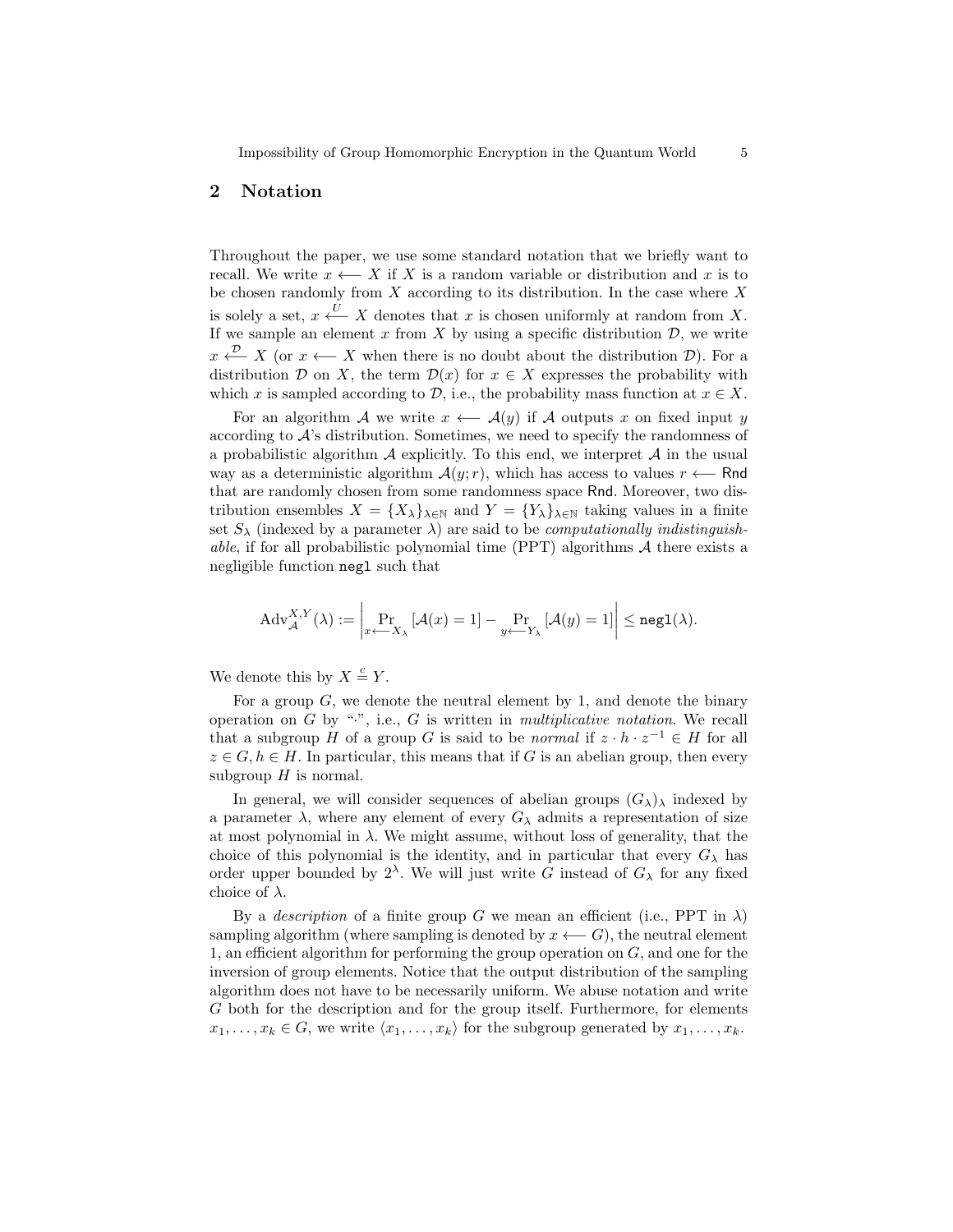# **3 Group Homomorphic Encryption**

We recall the notion of public-key *group homomorphic* encryption, which roughly can be described as usual public-key encryption where the decryption algorithm is a group homomorphism.

**Definition 1 (Group Homomorphic Encryption [3, 23]).** *A public key encryption scheme*  $\mathcal{E} =$  (KeyGen, Enc, Dec) *is called* group homomorphic, *if for every output* ( $pk, sk$ ) *of*  $KeyGen(\lambda)$ *, the plaintext space*  $P$  *and the ciphertext space C*b *are non-trivial groups such that*

- **–** *the* set of all encryptions *C* := *{*Encpk(*m*; *r*) *| m ∈ P, r ∈* Rnd*} is a non-trivial subgroup of*  $\widehat{\mathcal{C}}$
- $-$  *the decryption*  $\text{Dec}_{sk}$  *is a group homomorphism on*  $\mathcal{C}$ *, i.e.*

 $\textsf{Dec}_{\textsf{sk}}(c \cdot c') = \textsf{Dec}_{\textsf{sk}}(c) \cdot \textsf{Dec}_{\textsf{sk}}(c')$ , for all  $c, c' \in \mathcal{C}$ <sup>5</sup>

Notice that the scheme does *not* include a membership testing algorithm (i.e., an algorithm to test whether a group element is a valid encryption or not). The standard security notion for such homomorphic encryption schemes is that of *indistinguishability under chosen-plaintext attack*, denoted by IND-CPA [3]. Informally, this notion states whenever an adversary picks two plaintext messages of his choosing and gets to see an encryption of either of them, it should be computationally infeasible for him to decide which of the two messages was encrypted. Formally, for a given security parameter  $\lambda$ , group homomorphic encryption scheme  $\mathcal{E} =$  (KeyGen, Enc, Dec), and PPT adversary  $\mathcal{A}$ , we consider the experiment  $\mathbf{Exp}_{\mathcal{A},\mathsf{KeyGen}}^{\text{ind-cpa}}(\lambda)$ , where  $\mathcal A$  chooses two different plaintexts  $m_0, m_1$ and is then provided an encryption  $Enc_{pk}(m_b)$  for a randomly chosen bit *b* and a public key pk output by  $KeyGen(\lambda)$ . The experiment succeeds (outputs 1) if *b* is guessed correctly. We say that  $\mathcal E$  is IND-CPA *secure* if the advantage

$$
\left|\Pr\left[\mathbf{Exp}_{\mathcal{A},\mathsf{KeyGen}}^{\mathrm{ind-cpa}}(\lambda)=1\right]-\frac{1}{2}\right| \text{ is negligible for all PPT adversaries } \mathcal{A}.
$$

Moreover, we recall a fact showing the strong group-theoretic structure of the set of encryptions of  $1 \in \mathcal{P}$  for *any* group-homomorphic encryption scheme. For this, we introduce the *set of all encryptions of*  $m \in \mathcal{P}$ 

$$
\mathcal{C}_m := \{c \in \mathcal{C} \mid \mathsf{Dec}_{\mathsf{sk}}(c) = m\}.
$$

**Fact 1 (Basic Properties [3])** *Let*  $\mathcal{E} =$  (KeyGen, Enc, Dec) *be an arbitrary group homomorphic encryption scheme. It holds that*

*1.*  $\mathcal{C}_m$  = Enc<sub>pk</sub> $(m; r) \cdot \mathcal{C}_1$  *for all*  $m \in \mathcal{P}$  *and all*  $r \in$  Rnd, *and* 

<sup>&</sup>lt;sup>5</sup> Note that the decryption might output an error  $\perp$  on inputs in  $\hat{\mathcal{C}} \setminus \mathcal{C}$ . Therefore, requiring it to be homomorphic on  $\mathcal C$  is as general as possible since we do not give any restriction on its behaviour outside of *C*.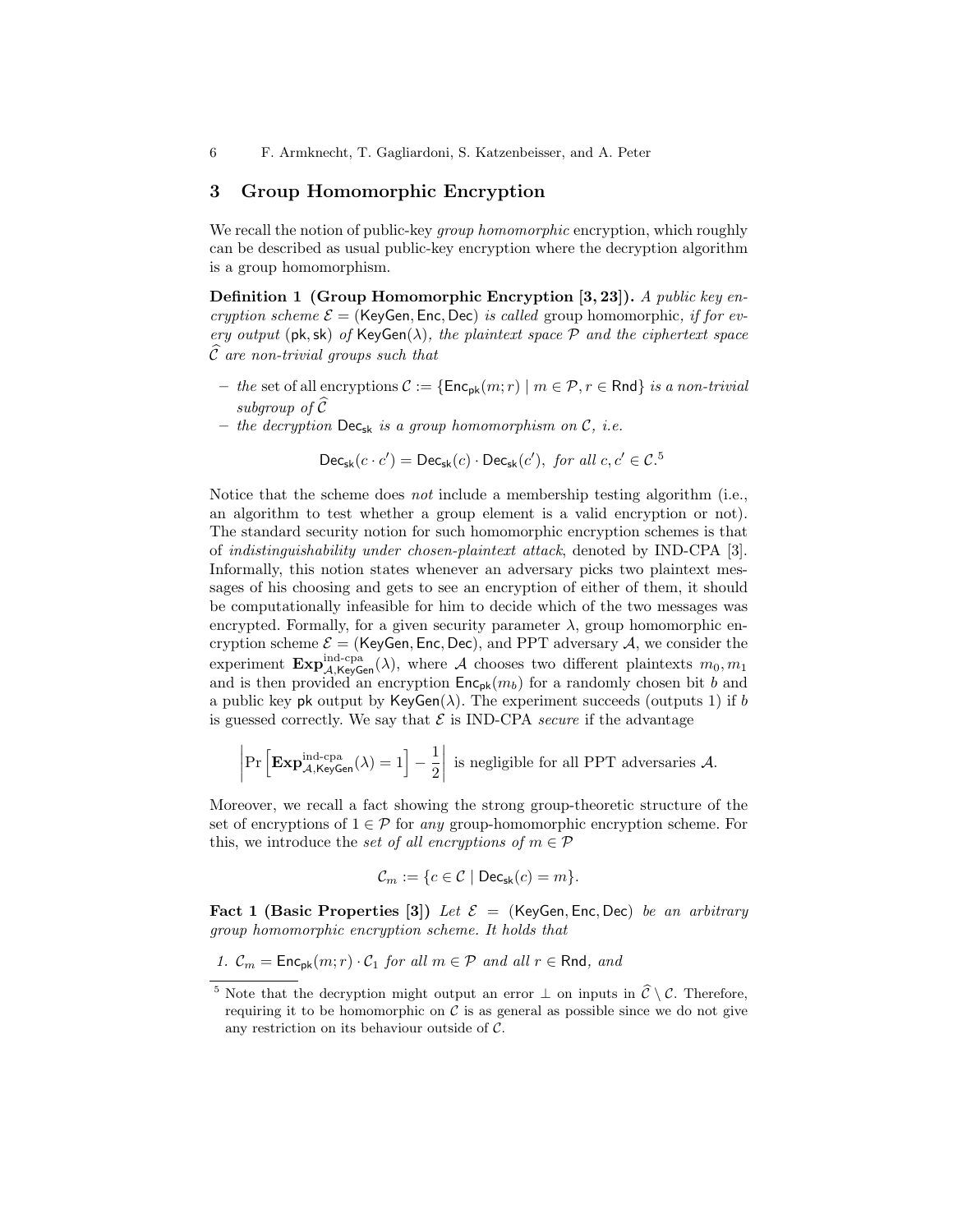Impossibility of Group Homomorphic Encryption in the Quantum World 7

2.  $C_1$  *is a proper* normal *subgroup of*  $C$  *such that*  $|C_1| = |C_m|$  *for all*  $m \in \mathcal{P}$ *.* 

*It follows that the set*  ${Enc_{pk}(m;r) \mid m \in \mathcal{P}}$  *for a fixed r is a system of representatives of*  $C/C_1$ *.* 

With this notation, the IND-CPA security of  $\mathcal E$  is equivalent to saying that the distribution on  $\mathcal{C}_{m_0}$  (induced by the encryption algorithm  $\mathsf{Enc}_{\mathsf{pk}}(m)$ ) is computationally indistinguishable from the distribution on  $\mathcal{C}_{m_1}$  for any two messages *m*<sup>0</sup> and *m*<sup>1</sup> [19, Ch. 5.2], i.e.,  $C_{m_0} \stackrel{c}{=} C_{m_1}$ .

**Necessary Security Condition.** We briefly recall the *Subgroup Membership Problem* (SMP) which was introduced by Cramer and Shoup in [10].

**Definition 2 (Subgroup Membership Problem).** *Let* Gen *be a PPT algorithm that takes a security parameter*  $\lambda$  *as input and outputs descriptions*  $(G, H)$ *where H is a non-trivial, proper subgroup of a finite group G. Additionally, we assume here that there is an algorithm that allows for the efficient sampling from*  $G \setminus H$ *. We consider the following experiment for a given algorithm* Gen, algo*rithm A and parameter*  $\lambda$ *:* 

Experiment  $\mathbf{Exp}_{\mathcal{A},\mathsf{Gen}}^{\text{smp}}(\lambda)$ :

- *1.*  $(G, H)$  ← Gen( $\lambda$ )
- *2. Choose*  $b \stackrel{U}{\leftarrow} \{0,1\}$ *. If*  $b = 1$ *:*  $z \leftarrow G \setminus H$ *. Otherwise:*  $z \leftarrow H$ *.*
- *3. d* ←  $\mathcal{A}(G, H, z)$  *where*  $d \in \{0, 1\}$
- 4. The output of the experiment is defined to be 1 if  $d = b$  and 0 otherwise.

*We say that the* SMP *is* hard for (*G, H*) *(or* relative to Gen*) if the advantage*

$$
\left|\Pr\left[\mathbf{Exp}_{\mathcal{A},\mathsf{Gen}}^{\mathrm{smp}}(\lambda)=1\right]-\frac{1}{2}\right|\text{ is negligible for all PPT algorithms }\mathcal{A}.
$$

We stress the fact that the efficient sampling from  $G \setminus H$  does not have to be uniform. Let  $\mathcal{E} =$  (KeyGen, Enc, Dec) be a group homomorphic encryption scheme with the group  $\mathcal C$  of all encryptions and the subgroup  $\mathcal C_1$  of all encryptions of the neutral element 1. In fact, the hardness of SMP for  $(C, C_1)$  (i.e., relative to KeyGen) is a necessary condition for  $\mathcal E$  to be IND-CPA secure. Recall that the sampling algorithms for the groups  $\mathcal C$  and  $\mathcal C_1$  are the ones inherited from the encryption algorithm of  $\mathcal{E}$ . In particular, sampling an element *c* from  $\mathcal{C} \setminus \mathcal{C}_1$  is done by choosing a random message  $m \in \mathcal{P}$  with  $m \neq 1$  and then computing *c* as  $Enc_{pk}(m; r)$  for  $r \leftarrow$  Rnd. We have the following immediate result:

**Theorem 1 (Necessary Condition on IND-CPA Security).** *For a group homomorphic encryption scheme*  $\mathcal{E} =$  (KeyGen, Enc, Dec) *we have:* 

$$
\mathcal{E}
$$
 is IND-CPA secure  $\implies$  SMP is hard (relative to KeyGen).

The above holds regardless of the type of adversary (i.e., classical vs quantum) taken into account. A straightforward proof of this Theorem can be found in the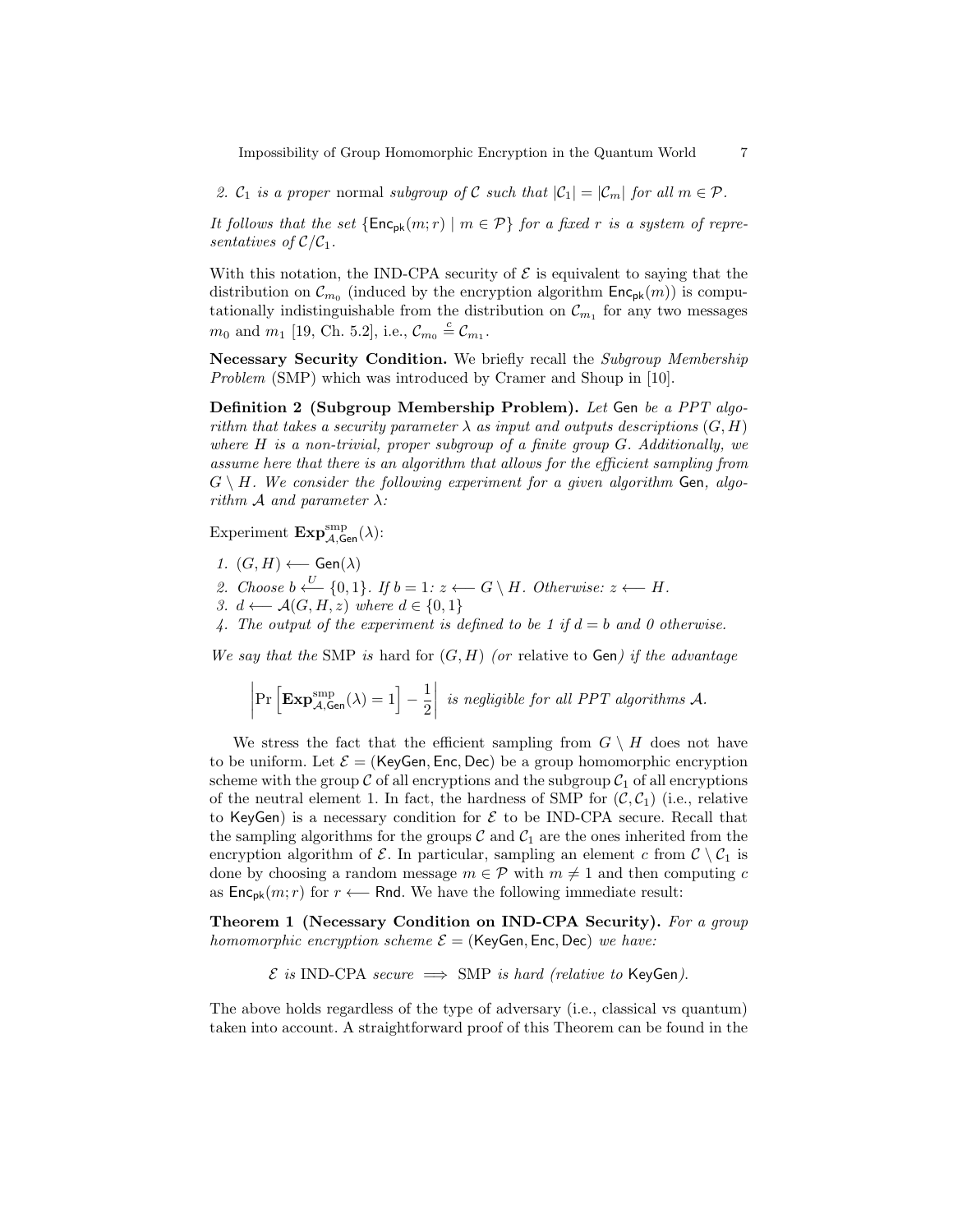appendix of the full version of this paper [2]. Since it is a popular belief (and for reasons of completeness), we want to point out that the converse of the Theorem does *not* hold in general. This can be seen by considering a somewhat pathological example, which we also present in the appendix of [2]. Note that the converse of Theorem 1 *does*, however, hold for so-called *shift-type homomorphic encryption schemes* [4], which describe a certain subclass of group homomorphic encryption schemes that actually encompasses all existing instances. Furthermore, it also holds for bit encryption schemes, since there are only two messages, 0 and 1.

#### **4 General Impossibility in the Quantum World**

Let Gen be a PPT algorithm that takes a security parameter  $\lambda$  as input and outputs descriptions  $(G, H)$  where *H* is a non-trivial, proper subgroup of a finite group *G* with an additional algorithm for the efficient sampling from  $G \setminus H$  (cf. Section 3). Now, assume that for any such algorithm Gen, we can construct a quantum algorithm  $A_Q$  that breaks the hardness of SMP relative to Gen. In particular, for a given group homomorphic encryption scheme  $\mathcal{E} =$  (KeyGen, Enc, Dec) this means that we have a quantum algorithm  $\mathcal{A}_Q$  that breaks the hardness of SMP relative to KeyGen. However, by Theorem 1, this implies that we can construct an algorithm that breaks the IND-CPA security of  $\mathcal E$ . Since we had no restriction on the encryption scheme  $\mathcal E$ , this would imply that *any* group homomorphic encryption scheme  $\mathcal{E}$  is insecure in terms of IND-CPA in the quantum world. This is the result we want to prove in this section, at least for the abelian case, i.e., when *G* is an abelian group. Therefore, let Gen be as above but with *G* being abelian.

It is well-known that a modification of the famous order-finding quantum algorithm [31] can efficiently find the order of an abelian group, given that we have its description by a set of generators.

**Theorem 2 (Quantum Order-Finding Algorithm with Generators [31]).** Let *G* be a finite abelian group with  $k = \lfloor \log_2(|G|) \rfloor$ . Then, there exists a quan*tum algorithm which, given a generating set of*  $G$  *and an error probability*  $\varepsilon$ *as an input, outputs the order of G with probability at least*  $1 - \varepsilon$  *in time*  $o(\texttt{poly}(k + \log_2(1/\varepsilon)))$ .

This Theorem already is sufficient to break the hardness of SMP (relative to Gen), *if* the description of *H* contains a set of generators, as the next Theorem shows.

**Theorem 3 (Quantum Attack on SMP with Generators).** *Let* (*G, H*) *be the output of*  $Gen(\lambda)$ *, for some security parameter*  $\lambda$ *, such that H contains a set of generators g*1*, . . . , gr. Since* Gen *is a PPT algorithm, this implies that*  $k = k(\lambda) = \lceil \log_2(|H|) \rceil$  *is a polynomial in*  $\lambda$ *. There exists a quantum algorithm which, given*  $g_1, \ldots, g_r$  *(i.e., the description of H), breaks the hardness of* SMP *with probability at least*  $(1 - \varepsilon)^2$  *in time*  $o(\text{poly}(k + \log_2(1/\varepsilon)))$ *.*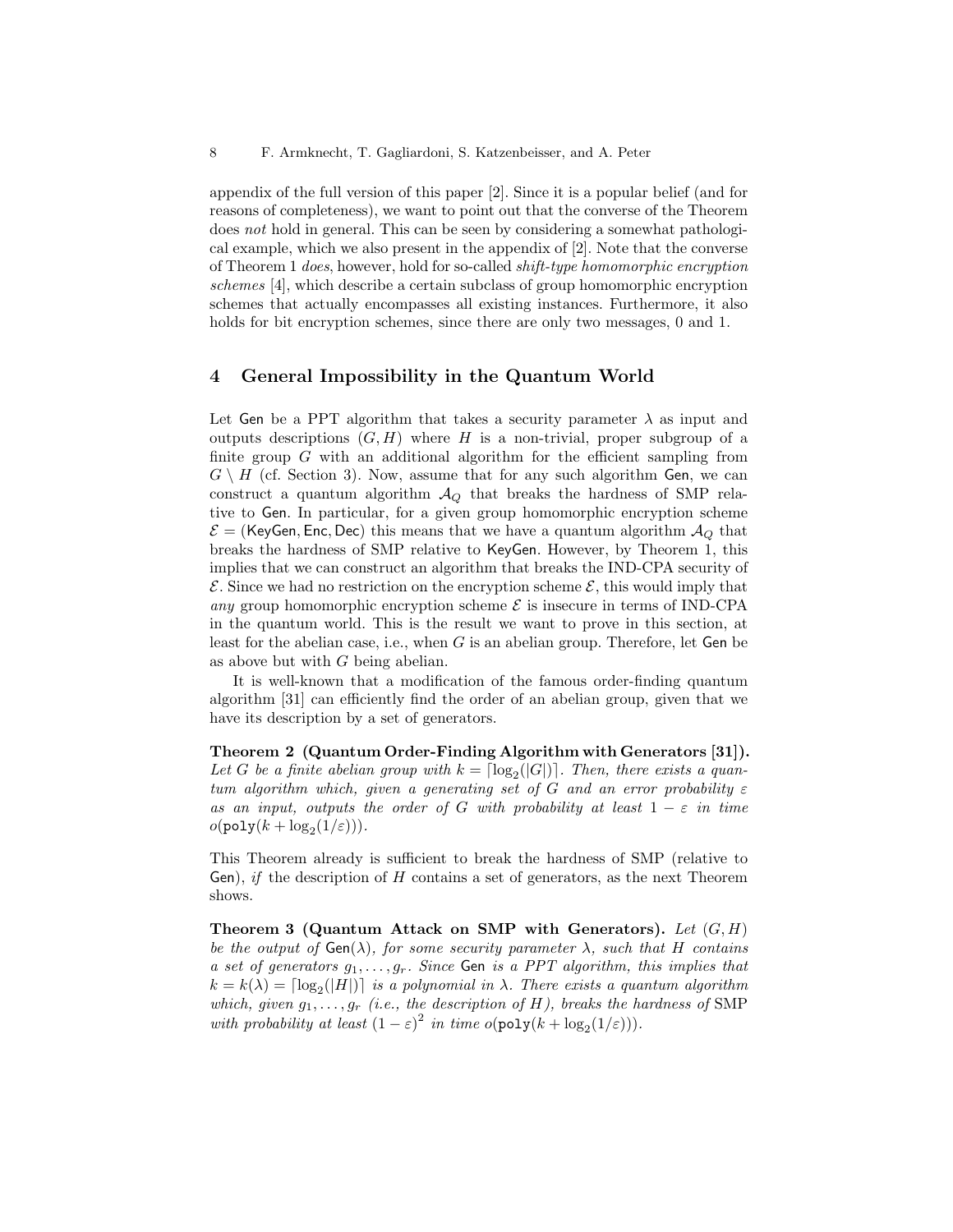*Proof.* Let *z* denote the challenge in the SMP game (Def. 2), i.e.,  $z \in G \setminus H$ if *b* = 1, and *z* ∈ *H* otherwise. Since *H* contains a set of generators  $q_1, \ldots, q_r$ , we can run the quantum algorithm in Theorem 2 twice: the first time on the generating set and the second time on the generating set plus the element *z*. Provided that both runs succeed, we have that  $z \in H$  (i.e.,  $b = 0$ ) if and only if the two subgroup orders, obtained from the two algorithm runs, are the same. But both runs succeed with probability  $(1 - \varepsilon)^2$ . This proves the Theorem.  $\square$ 

Recall that the original definition of SMP gives no set of generators for *H* a priori, since the description of a group only contains standard algorithms for the group operations and a sampling algorithm (cf. Section 2). However, we show that the previous Theorem extends to this case, i.e., when only having a sampling algorithm. For the sake of readability, we will first treat the case of sampling *uniformly at random* from *H* (Section 4.1), and will then show the general case with arbitrary (possibly unknown) sampling from *H* (Section 4.2).

#### **4.1 Breaking SMP with Uniform Sampling**

It is well-known that if we have a sampling algorithm for *H* that samples *uniformly at random*, we can obtain a set of generators by sampling polynomially (in the base-2 logarithm of the order of *H*) many times from *H*. If  $k = \lceil \log_2(|H|) \rceil$ , Pak and Bratus  $[27]$  show that  $k+4$  samples are sufficient to generate the whole group with probability  $> 3/4$ . This result is an improvement over a result by Erdös and Rényi [15]. We recall it in the following Theorem:

**Theorem 4 (Probability of Finding a Generating Set with Uniform Sampling [27]).** Let *H* be a finite abelian group of order *n* where  $k = \lfloor \log_2(n) \rfloor$ . *Then:*

$$
\Pr_{x_1,...,x_{k+4} \leftarrow H} [\langle x_1,...,x_{k+4} \rangle = H] > \frac{3}{4}.
$$

As an immediate corollary of this Theorem and Theorem 3 we have the main result of this section.

**Theorem 5 (Quantum Attack on SMP with Uniform Sampling).** *Let*  $(G, H)$  *be the output of*  $Gen(\lambda)$  *with*  $k = \lceil log_2(|H|) \rceil$ , for some security parameter *λ, such that the sampling algorithm in the description of H samples* uniformly at random *from H. Then, there exists a quantum algorithm which breaks the hardness of* SMP *with probability at least*  $\frac{3}{4}(1 - \varepsilon)^2$  *in time*  $o(\text{poly}(k + \log_2(1/\varepsilon)))$ *, and by sampling only*  $k + 4$  *times from*  $H$ *.* 

We remark that the constant  $\frac{3}{4}$  can be greatly improved by increasing the number of samples we take from  $H$ , approximating 1 very quickly. In general, by performing  $k + l$  random sampling, the success probability approximates 1 exponentially fast in *l*.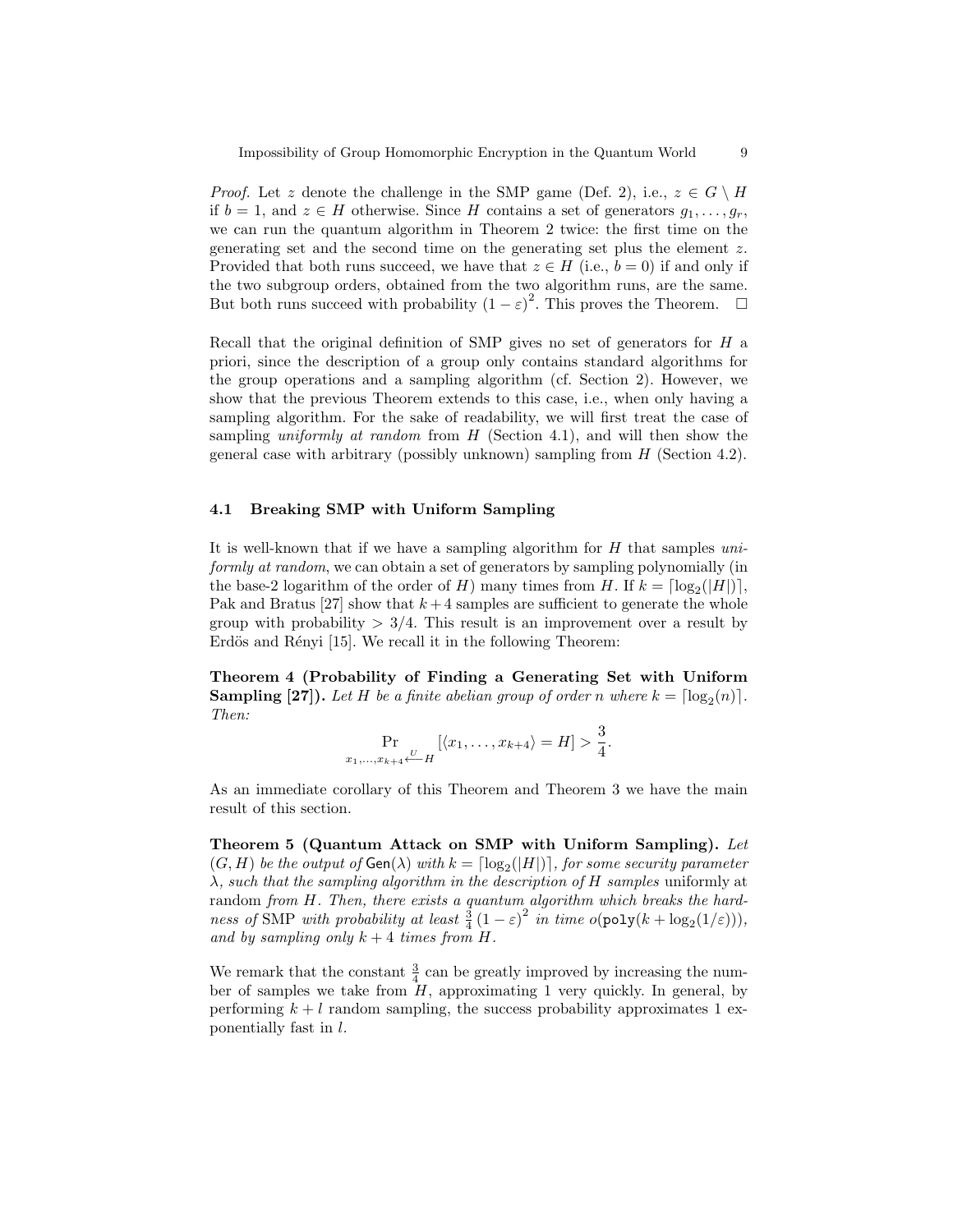10 F. Armknecht, T. Gagliardoni, S. Katzenbeisser, and A. Peter

#### **4.2 Breaking SMP with Arbitrary/Unknown Sampling**

In this section, we show an extension of Theorem 5 to the general case, where the description of *H* only contains a sampling algorithm with *unknown/arbitrary* distribution D. Since we do not make any restrictions on the sampling algorithm, we cannot exclude seemingly exotic cases where parts of *H* are hardly (or not at all) reached by the sampling algorithm. Consider the following example:

*Example 1.* Let  $\lambda \geq 1$  be the security parameter. We define a family of groups by  $G_{\lambda} := GF(2)^{\lambda}$  together with sampling distributions  $\mathcal{D}_{\lambda}$  on  $G_{\lambda}$  as through the probability mass function

$$
\mathcal{D}_{\lambda}(v_1,\ldots,v_{\lambda}) := \begin{cases} \frac{1}{2^{\lambda-1}} - \frac{1}{2^{\lambda\cdot(\lambda-1)}}, \text{ if } v_1 = 0\\ \frac{1}{2^{\lambda\cdot(\lambda-1)}}, \text{ otherwise.} \end{cases}
$$
(1)

Here,  $(v_1, \ldots, v_\lambda)$  denotes an arbitrary element from  $GF(2)^\lambda$ . Observe that the probability of sampling one vector  $(v_1, \ldots, v_\lambda)$  with  $v_1 = 1$  is  $2^{-\lambda}$ . However, at least one such sample is necessary for a generating set of the whole group. This shows that the probability of sampling a generating set for the whole group is negligible in *λ*.

As the examples illustrates, the best we can aim for (in general) is to find a generating set for a subgroup of *H* such that the probability that a random sample (with respect to  $\mathcal{D}$ ) does fall into this group is sufficiently large. This motivates the following definition:

**Definition 3 (Covering Subgroup).** *Let a finite group H be given, together with a sampling distribution*  $D$ *. For a value*  $0 \leq \delta \leq 1$ *, we say that a subgroup*  $H^* \leq H$  *is a*  $\delta$ -covering subgroup *of*  $H$  *with respect to*  $\mathcal{D}$  *if* 

$$
\Pr_{x \leftarrow H} [x \in H^*] \ge \delta. \tag{2}
$$

*Example 2.* Observe that the whole group *H* is trivially a  $\delta$ -covering subgroup. A less trivial example is the following. We order the elements  $h \in H$  in descending order according to their probabilities of being sampled, that is  $h_1, h_2, \ldots$ with  $\mathcal{D}(h_i) \geq \mathcal{D}(h_{i+1})$  for all *i*. Now, let *b* denote the smallest index such that  $\sum_{i=1}^{b} \mathcal{D}(h_i) \geq \delta$ . Then  $\langle h_1, \ldots, h_b \rangle$  is for sure a *δ*-covering subgroup.

Obviously, it follows directly from Theorem 3 that given generators of a *δ*-covering subgroup, there exists a quantum attack on SMP with success probability at least  $\delta \cdot (1 - \varepsilon)^2$  in time  $o(\text{poly}(k + \log_2(1/\varepsilon)))$ . Thus in the remainder of this section, we consider the task of finding, with probability  $\geq \sigma$ , a generating set for a  $\delta$ -covering subgroup (for fixed, but arbitrary values  $\delta$ ,  $\sigma$ ) if only a sampling algorithm Sample is given which samples according to an arbitrary (possibly unknown) distribution *D*. To this end, we prove the following new result on the probability of finding a  $\delta$ -covering subgroup (with generators) of a finite group with arbitrary/unknown sampling distribution and a given value *δ*.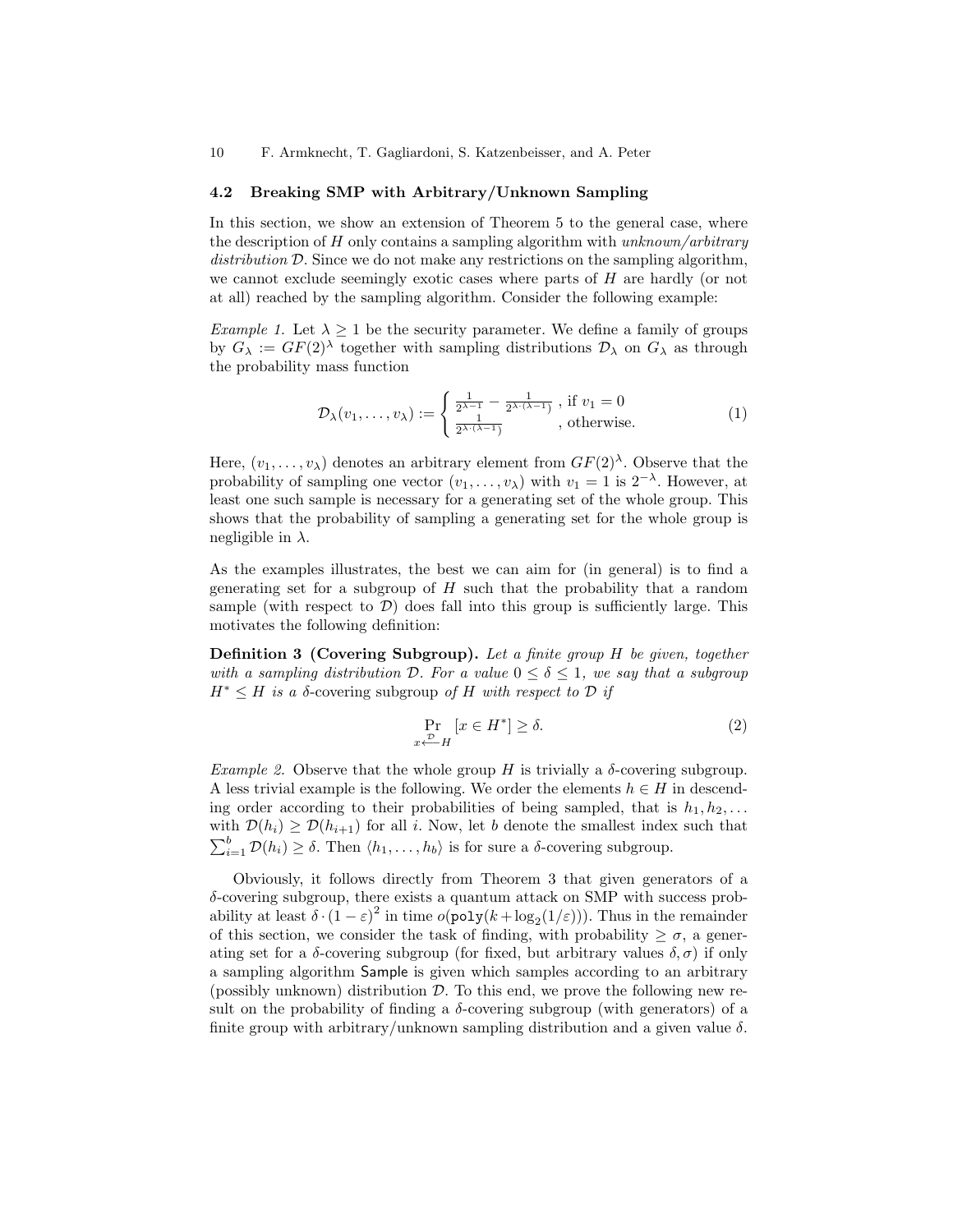#### **Algorithm 1** Sample generating set of a *δ*-covering subgroup

| <b>Given:</b> A group H with sampling algorithm <b>Sample</b> , an integer $k = \lfloor \log_2  H  \rfloor$ , a |                                                 |
|-----------------------------------------------------------------------------------------------------------------|-------------------------------------------------|
| membership testing procedure that efficiently tests for any subset $S \subseteq H$ and any                      |                                                 |
| $x \in H$ whether $x \in \langle S \rangle$ , two real values $0 \le \delta, \sigma \le 1$ .                    |                                                 |
| <b>Output:</b> A set S of elements that generate a $\delta$ -covering subgroup of H with probability            |                                                 |
| at least $\sigma$ .                                                                                             |                                                 |
| 1:                                                                                                              |                                                 |
| 2: $x \leftarrow$ Sample, $S \leftarrow \{x\}$                                                                  | {Initial candidate for a generating set}        |
| 3: $N := \left\lceil \frac{\log(1-\sigma) - \log(k)}{\log(\delta)} \right\rceil$                                | {Number of samples per round}                   |
| 4:                                                                                                              |                                                 |
| 5: for $j = 1, , k$ do                                                                                          |                                                 |
| 6: $x_i \leftarrow$ Sample, $i = 1, , N$                                                                        | $\{\text{Sample } N \text{ elements from } H\}$ |
| 7: if $x_i \in \langle S \rangle$ for all $i = 1, , N$ then                                                     |                                                 |

8: Abort **for**-loop *{*Abort as all samples are already in *hSi}* 9: **else** 10:  $S \leftarrow S \cup \{x_1, \ldots, x_N\}$  {Extend candidate generating set} 11: **end if** 12: **end for** 13: 14: **return** *S*

**Theorem 6 (Sampling a Generating Set for a** *δ***-covering Subgroup).** *Let H be a finite group, together with a sampling algorithm* Sample *that samples according to a (possibly unknown) distribution*  $D$ *, and let*  $k = \lfloor log_2(|H|) \rfloor$ *. Moreover, fix two values*  $0 \le \delta$ ,  $\sigma \le 1$  *and set*  $N := \left[ \frac{\log(1-\sigma) - \log(k)}{\log(\delta)} \right]$ m *.*

*Let*  $x_1, \ldots, x_{N \cdot k+1} \in H$  *be*  $N \cdot k+1$  *samples from H by invoking the sampling algorithm, i.e.,*  $x_i \leftarrow$  Sample *for*  $i = 1, ..., N \cdot k + 1$ *. Then with probability at least*  $\sigma$ *, the group*  $H^* := \langle x_1, \ldots, x_{N \cdot k+1} \rangle$  *is a δ-covering subgroup of*  $H$ *.* 

Observe that like in the case of uniform sampling, a polynomial number of samples (almost linear in *k*) is sufficient. Interestingly, this number of samples is independent of the distribution.

For the sake of readability, we prove Theorem 6 in two steps. In the first step, we present an algorithm (Algorithm 1) that makes *at most*  $N \cdot k + 1$  samples and outputs a set  $S \subseteq H$ . We prove that *S* is a generating set for a *δ*-covering subgroup with probability at least  $\sigma$ . The algorithm relies on the assumption of the existence of an efficient membership testing procedure. But in the second step we present a modification of the algorithm, Algorithm 2, that works *without* the membership testing procedure and has at least the same success probability. In fact, Algorithm 2 makes *exactly*  $N \cdot k + 1$  samples, hence proving Theorem 6.

We start with Algorithm 1 and prove the following result:

**Theorem 7 (Correctness of Algorithm 1).** *With a probability of at least*  $\sigma$ *, the output*  $S$  *of Alg. 1 is a generating set for a*  $\delta$ *-covering subgroup.*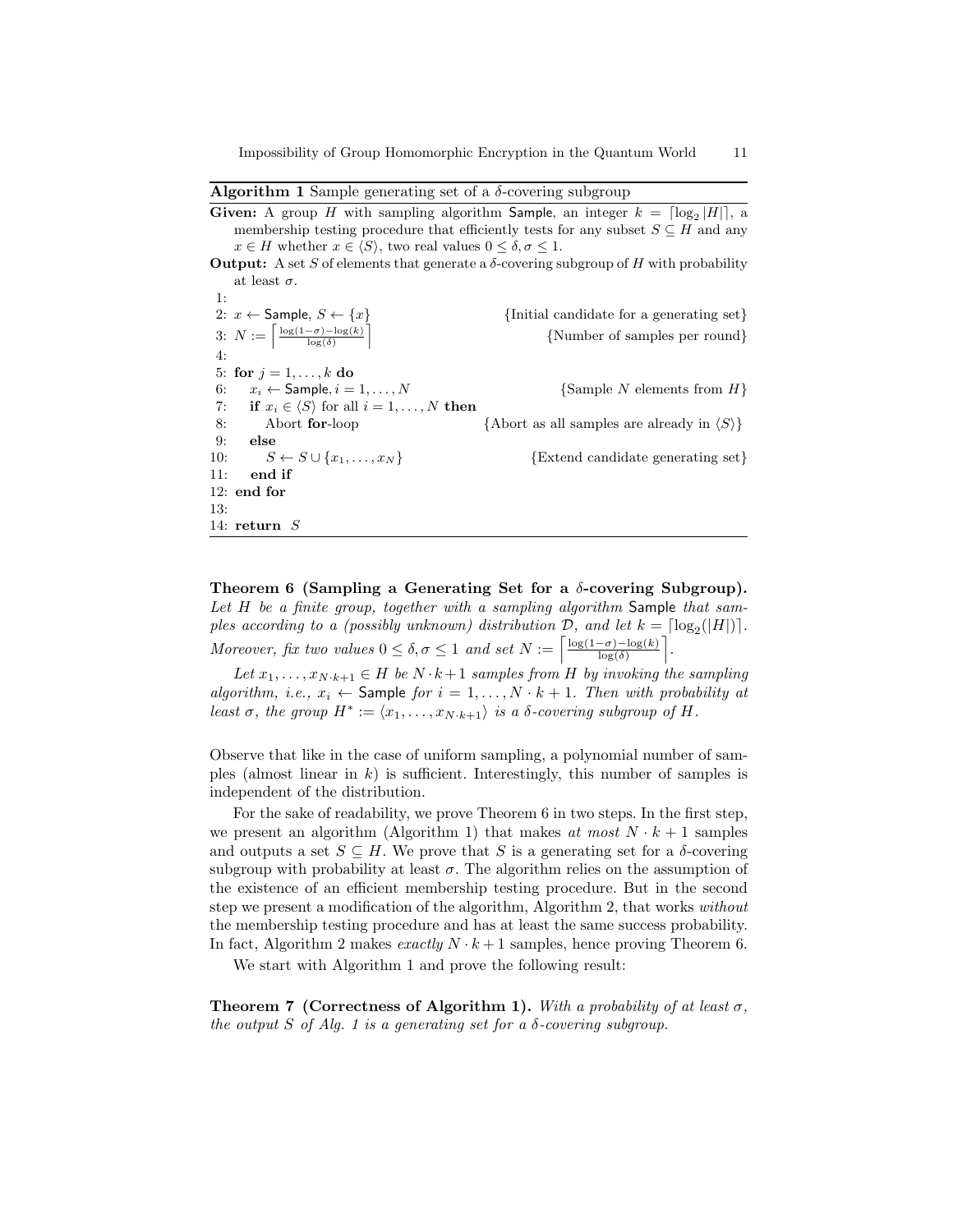# **Algorithm 2** Sample generating set of a *δ*-covering subgroup

**Given:** A group *H* with sampling algorithm **Sample**, an integer  $k = \lceil \log_2 |H| \rceil$ , and two real values  $0 \leq \delta, \sigma \leq 1$ **Output:** A set *S* of elements that generate a  $\delta$ -covering subgroup of *H* with probability *≥ σ* 1: 2:  $x \leftarrow$  Sample,  $S \leftarrow \{x\}$  {Initial candidate for a generating set} 3:  $N := \left[\frac{\log(1-\sigma) - \log(k)}{\log(\delta)}\right]$ ำ *{*Number of samples per round*}* 4: 5: **for**  $j = 1, ..., k$  **do** 6:  $x_i \leftarrow$  Sample,  $i = 1, ..., N$  {Sample *N* elements from *H*} 7:  $S \leftarrow S \cup \{x_1, \ldots, x_N\}$  {Extend candidate generating set} 8: **end for** 9: 10: **return** *S*

*Proof.* Let *S* denote the output of Alg. 1 and  $H^* := \langle S \rangle$ . There are two possibilities: (i) the algorithm aborted the **for**-loop for some value  $j < k$  or (ii) the algorithm executed all *k* **for**-loops.

First, we consider case (i). At the same time, assume that  $H^*$  is not a  $\delta$ covering subgroup, that is

$$
\delta^*:=\Pr\left[x\in H^*|x\stackrel{\mathcal{D}}{\longleftarrow}H\right]<\delta
$$

(this would be a failure of the algorithm). As the algorithm aborted the **for**-loops for some value  $j < k$  by assumption, this can only happen if  $x_i \in \langle S \rangle =: H^*$ for all *N* samples made in round *j* although  $\delta^* < \delta$ . As the samples are made independently, the probability of this error event happening at a certain round is  $(\delta^*)^N < \delta^N$ ; since there are at most  $k-1$  independent rounds in case (i), the probability that an error occurs in any of them is at most  $k \cdot \delta^N < 1 - \sigma$  by definition of *N*. Hence, the probability that no error happens and the output is correct, i.e., is a generating set of a  $\delta$ -covering subgroup, is at least  $1-(1-\sigma) = \sigma$ . This concludes the first case.

Now, we consider case (ii), i.e., the algorithm has executed all *k* **for**-loops. For simplicity, we index the sets *S* according to the round number. More precisely, let  $S_0$  denote the initial candidate for the generating set (line 2). Moreover, let  $S_{\ell}$  denote the set *S* at the end of the while loop (after being extended - see line 10) and we define  $H_\ell := \langle S_\ell \rangle$  for  $\ell \geq 0$ . Observe that  $H_\ell \subseteq H$  for all  $\ell$ by construction. The output of the algorithm is  $S = S_k$ . We make use of the following inequalities that we prove afterwards:

$$
\operatorname{ord}(H_{\ell}) \ge 2^{\ell} \quad , \forall \ell \ge 0. \tag{3}
$$

A consequence of (3) is that  $\text{ord}(H_k) \geq 2^k \geq \text{ord}(H)$  which implies that  $H_k = H$ . Hence,  $H^* = H_k = H$  is the whole group and trivially a  $\delta$ -covering group for any value  $0 \leq \delta \leq 1$ .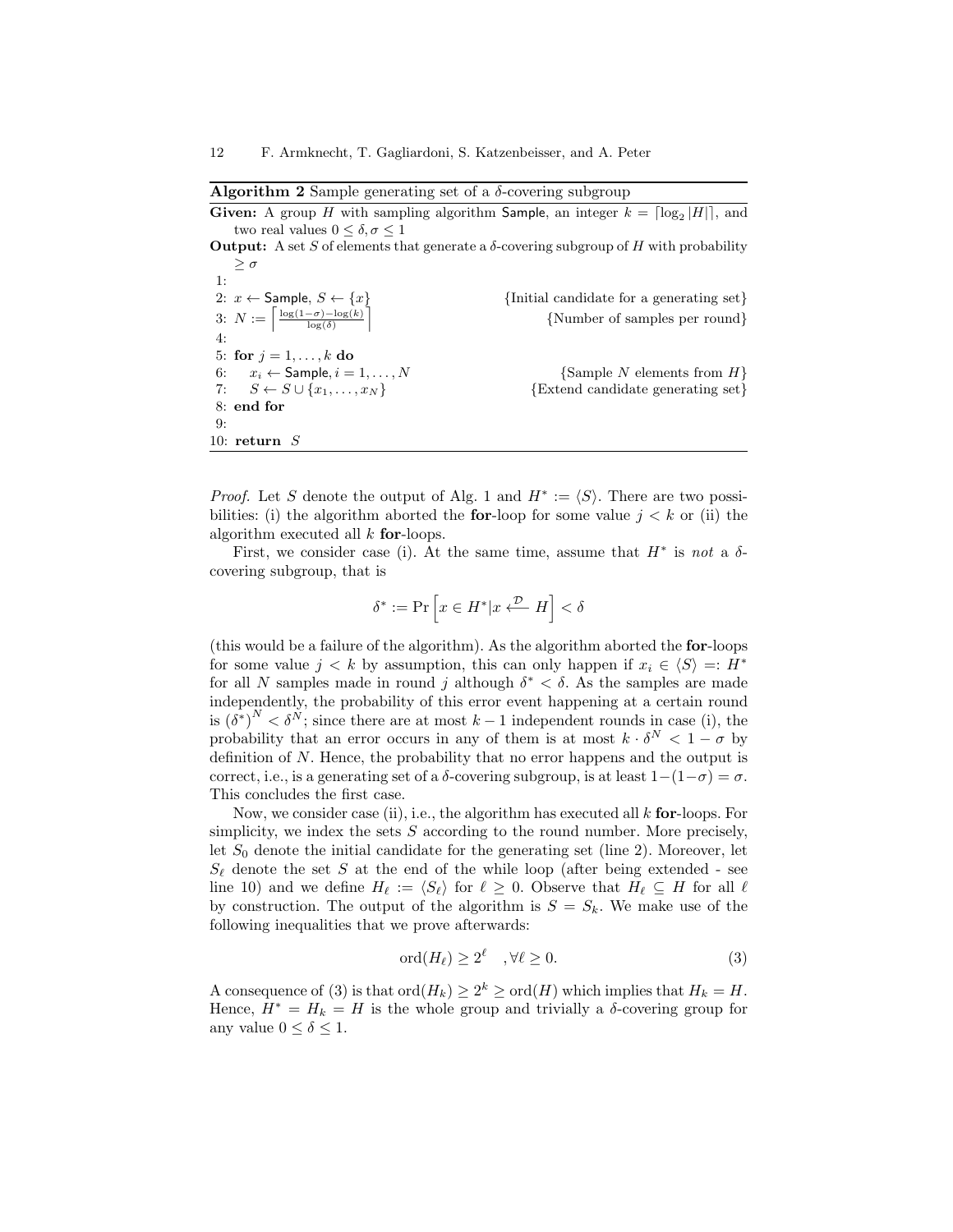It remains to prove the inequalities in (3), i.e.,  $\text{ord}(H_\ell) \geq 2^\ell$  for all  $0 \leq \ell \leq k$ . Observe that  $H_\ell$  is a proper subgroup of  $H_{\ell+1}$  for every  $\ell < k$ . Thus, the number *|H`*+1*|*  $\frac{H_{\ell+1}}{|H_{\ell}|}$  (which is an integer, by Lagrange's Theorem), must be strictly greater than 1. Hence  $|H_{\ell+1}| \geq 2 |H_{\ell}|$ , and this proves (3) since  $|H_0| = 1$ .

Observe that Alg. 1 runs at most *k* for-loops and uses the membership test procedure only for deciding if the algorithm can be stopped earlier. Hence, we consider a variant, namely Alg. 2, which simply drops this test and always runs all *k* loops. That is, the only difference between Algorithms 1 and 2, respectively, is that the latter may run longer (but still at most *k* loops) and outputs a superset  $S'$  of the output  $S$  of Alg. 1. Of course, if  $S$  is a generating set for a *δ*-covering subgroup, then this is certainly true for *S <sup>0</sup>* as well. This shows that Alg. 2 "inherits" the success probability of Alg. 1:

**Corollary 1.** *[Correctness of Algorithm 2] With a probability of at least*  $\sigma$ , the *output S of Algorithm 2 is a generating set for a δ-covering subgroup.*

Observe that Alg. 2 simply outputs  $N \cdot k + 1$  samples. Hence, the proof of Theorem 6 is a direct consequence of Corollary 1. The remainder of this section is straightforward. Given a generating set  $S$  of a  $\delta$ -covering subgroup, we can apply Theorem 3 in order to break the SMP for (*G, H*).

**Theorem 8 (Quantum Attack on SMP with Arbitrary Sampling).** *Let*  $(G, H)$  *be the output of*  $Gen(\lambda)$  *with*  $k = \lfloor log_2(|H|) \rfloor$ , for some security param*eter λ. We denote the distribution of the sampling algorithm contained in the description of H by*  $D$ *. Let*  $0 \leq \varepsilon^* \leq 1$  *be an arbitrary fixed positive value. Then, there exists a value*  $N = N(k, \varepsilon^*)$  *(which only grows at most logarithmically in k) and a quantum algorithm which breaks the hardness of* SMP *with probability at least*  $(1 - \varepsilon^*)(1 - \varepsilon)^2$  *in time*  $o(poly(k + log_2(1/\varepsilon)))$ *, and by sampling only*  $N \cdot k + 1$  *times from H (where*  $\varepsilon$  *is the error probability of Theorem 2).* 

*In particular, we can construct a quantum algorithm that breaks* SMP *with probability at least*  $\frac{3}{4}(1-\varepsilon)^2$  *in time*  $o(\text{poly}(k + \log_2(1/\varepsilon)))$  *while only sampling*  $7k \cdot (2 + \lceil \log(k) \rceil) + 1$  *times from H.* 

*Proof.* In principle, the attacker  $\mathcal A$  is the same as described in Theorems 3 and 5, the only difference being the approach for finding an appropriate generating set. Given the value  $\varepsilon^*$ , the attacker chooses two positive values  $\delta, \sigma$  such that  $\delta \cdot \sigma \geq (1 - \varepsilon^*)$ , for example  $\delta = \sigma = \sqrt{1 - \varepsilon^*}$ . Then, the attacker makes  $N \cdot k + 1$  samples as explained in Theorem 6. Let  $H^*$  denote the subgroup of *H* that is generated by these  $N \cdot k + 1$  samples. Due to Corollary 1, we know that *H*<sup>\*</sup> is a *δ*-covering subgroup of *H* with probability *σ*. From this point on, the attack continues as specified in Theorem 3, while using the  $N \cdot k + 1$  samples as generators, i.e., we let *z* denote the challenge in the SMP game (Def. 2), so  $z \in G \backslash H$  if  $b = 1$ , and  $z \in H$  otherwise. If  $b = 1$  (which happens with probability  $\frac{1}{2}$ , we know that  $z \notin H^*$  and the attacker *A* will recognize this with probability  $\geq (1 - \varepsilon)^2$  (as in the proof of Theorem 3). If  $b = 0$  (which also happens with probability  $\frac{1}{2}$ ), several sub-cases do exist (depending on whether  $H^*$  is  $\delta$ -covering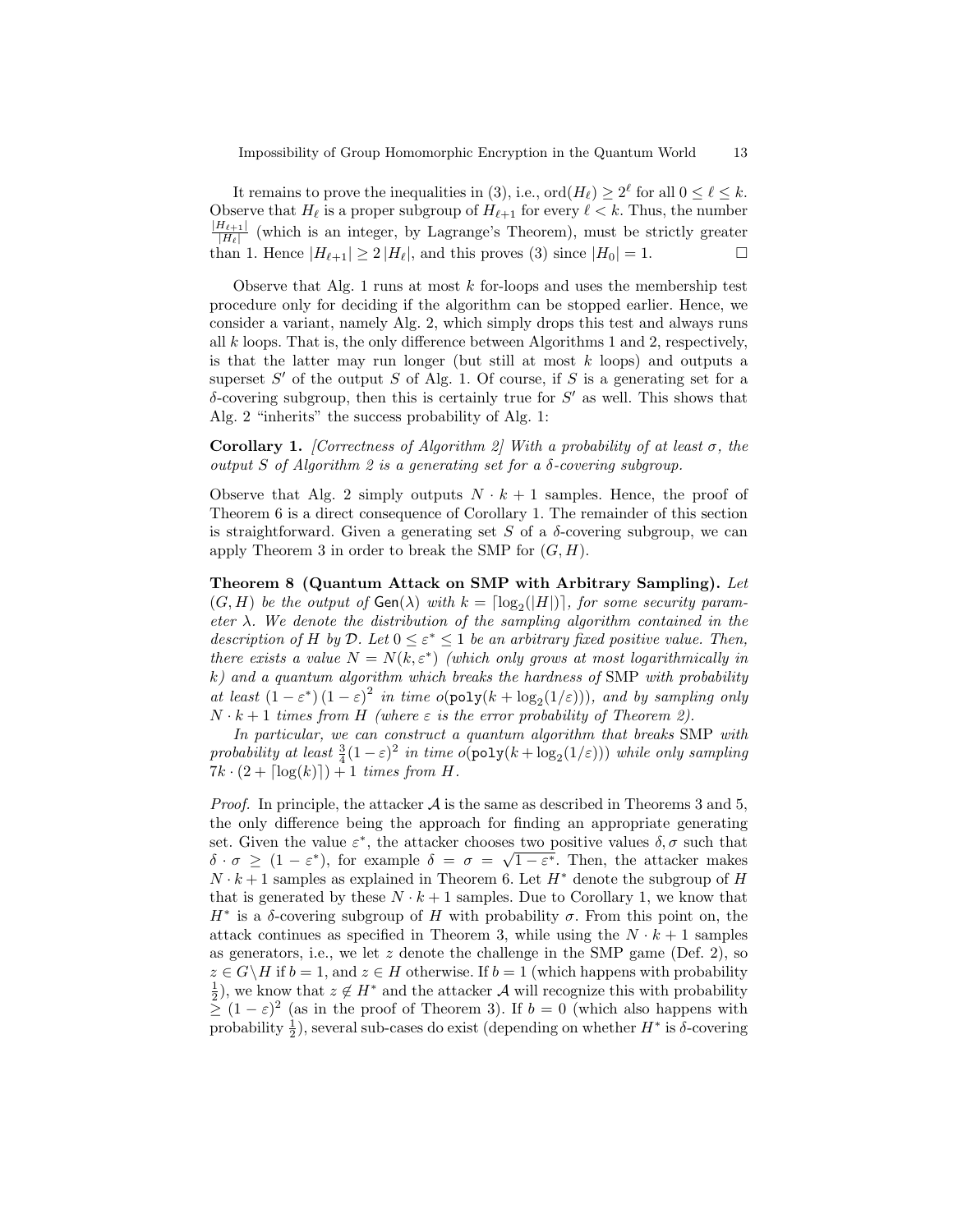and whether  $z \in H^*$ ). In case that both properties are true (which happens with probability  $\geq \sigma \cdot \delta$ , the attacker recognizes that  $z \in H^*$  again with probability  $\geq (1 - \varepsilon)^2$ . As the success probabilities in the other sub-cases are at least zero, it follows that

$$
\Pr\left[\mathbf{Exp}_{\mathcal{A},\mathsf{Gen}}^{\mathrm{smp}}(\lambda) = 1\right] \ge \frac{(1-\varepsilon)^2 + \delta\sigma(1-\varepsilon)^2}{2} \ge \delta\sigma(1-\varepsilon)^2 \ge (1-\varepsilon^*)(1-\varepsilon)^2
$$

which concludes the proof of the first part of the Theorem. For the second part, we see that when choosing  $\varepsilon^* = \frac{1}{4}$  and  $\delta = \sigma = \frac{1}{2}$ *√* 3, the above attacker *A* has a success probability of at least  $\frac{3}{4}(1-\varepsilon)^2$  by sampling only  $N \cdot k + 1$  times from *H* where  $N = \left[\frac{\log(1-\sigma) - \log(k)}{\log(\delta)}\right]$  $\left[ \frac{1}{2}$  7 ( $\left[ \log(k) \right]$  + 2). □

Finally, Theorems 8 and 1 together immediately imply our main result: the general impossibility of group homomorphic encryption in the quantum world, if the plaintext and ciphertext groups are abelian.

**Theorem 9 (Impossibility of Group Homomorphic Encryption in the Quantum World).** *Let E* = (KeyGen*,* Enc*,* Dec) *be an* IND-CPA *secure group homomorphic encryption scheme with abelian plaintext and ciphertext groups. Then, there exists a quantum PPT algorithm that breaks the security of E with non-negligible probability.*

## **5 Discussion**

In this section, we provide an informal discussion about the applicability of our quantum attack to non-group homomorphic encryption schemes and elaborate on fully homomorphic encryption (FHE). In abstract terms, existing FHE schemes are standard public-key encryption schemes  $\mathcal{E} =$  (KeyGen, Enc, Dec) with the following extras [16]:

- the plaintext space  $\mathcal P$  and ciphertext space  $\widehat{\mathcal C}$  are rings,
- **–** there is an algorithm Eval that takes as input a public key pk, a circuit *C*, a tuple  $(c_1, \ldots, c_t)$  of ciphertexts (one for every input node of *C*), and outputs another ciphertext *c*, and
- **–** for all outputs (pk*,*sk) by KeyGen(*λ*), all polynomials *p*(*λ*) in *λ*, all *t ≤*  $poly(\lambda)$ , all plaintexts  $m_1, \ldots, m_t \in \mathcal{P}$  corresponding to fresh encryptions  $c_i \leftarrow \text{Enc}_{\text{pk}}(m_i), i = 1...t$ , and all *t*-input circuits *C* of depth  $\leq p(\lambda)$ , we have the following *correctness* condition:

$$
\mathsf{Dec}_{\mathsf{sk}}(\mathsf{Eval}_{\mathsf{pk}}(C, c_1, \dots, c_t)) = C(m_1, \dots, m_t). \tag{4}
$$

Homomorphic encryption schemes for which the polynomial depth  $p(\lambda)$  of the circuits *C* is bounded a priori (i.e., fixed in the public key pk) are called *leveled* FHE. For very small polynomials  $p(\lambda)$ , we say that the scheme is *somewhat* homomorphic. At a first glance, there a two main differences to the notion of *group* homomorphic encryption (see Fig. 1 for a pictorial explanation):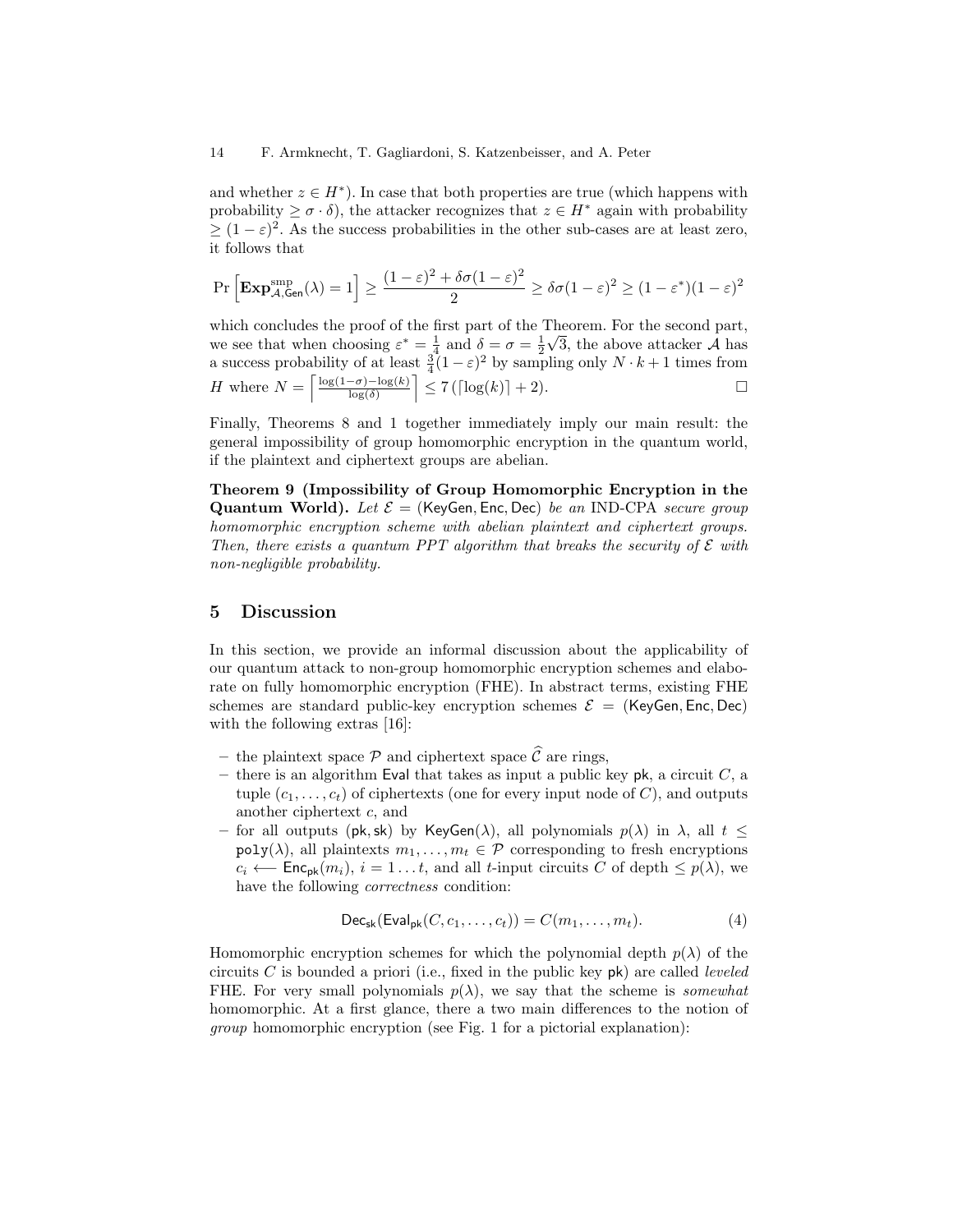Impossibility of Group Homomorphic Encryption in the Quantum World 15

- 1. The set of all (fresh) encryptions  $C = {\text{Enc}_{pk}(m; r) \mid m \in \mathcal{P}, r \in \text{Rnd}}$  is only a *subset* (and not necessarily a subgroup) of the ring  $\widehat{C}$ .
- 2. The decryption is not necessarily a group homomorphism as it is only guaranteed to run correctly with circuits that are polynomially bounded in depth; this polynomial bound can be dynamically chosen in the "pure" FHE case, while it is fixed in the public key for leveled FHE and somewhat homomorphic schemes. But if the decryption is group homomorphic, it particularly must run correctly (at least theoretically) on all unbounded circuits consisting only of group-operation gates.



**Fig. 1.** Differences between group homomorphic encryption and FHE: (A) shows that each  $\mathcal{C}_m$  is a coset of  $\mathcal{C}_1$  in  $\mathcal{C}$  (Fact 1), while the decryption is a group homomorphism; (B) shows first that  $\mathcal{C}_m$  and  $\mathcal{C}_{m'}$  are subsets and not necessarily cosets in  $\mathcal{C}$ , second that the decryption runs correctly on  $poly(\lambda)$  evaluations of ciphertexts, and third that the decryption might fail if exponentially many evaluations have been performed, meaning that the decryption is not necessarily group homomorphic.

If the decryption is not a group homomorphism, the set of fresh encryptions of the neutral element in  $P$  is not necessarily a group, but only a subset of *C*. However, the quantum order-finding algorithm of Theorem 2 only works on (solvable) *groups*. This immediately gives us the first important observation:

**Observation 1** *Our quantum attack from Section 4 on group homomorphic encryption schemes is* not *immediately applicable to more general homomorphic encryption schemes, such as somewhat and (leveled) FHE schemes.*

A sufficient condition that we need a homomorphic scheme to have for our quantum attack to work is the following: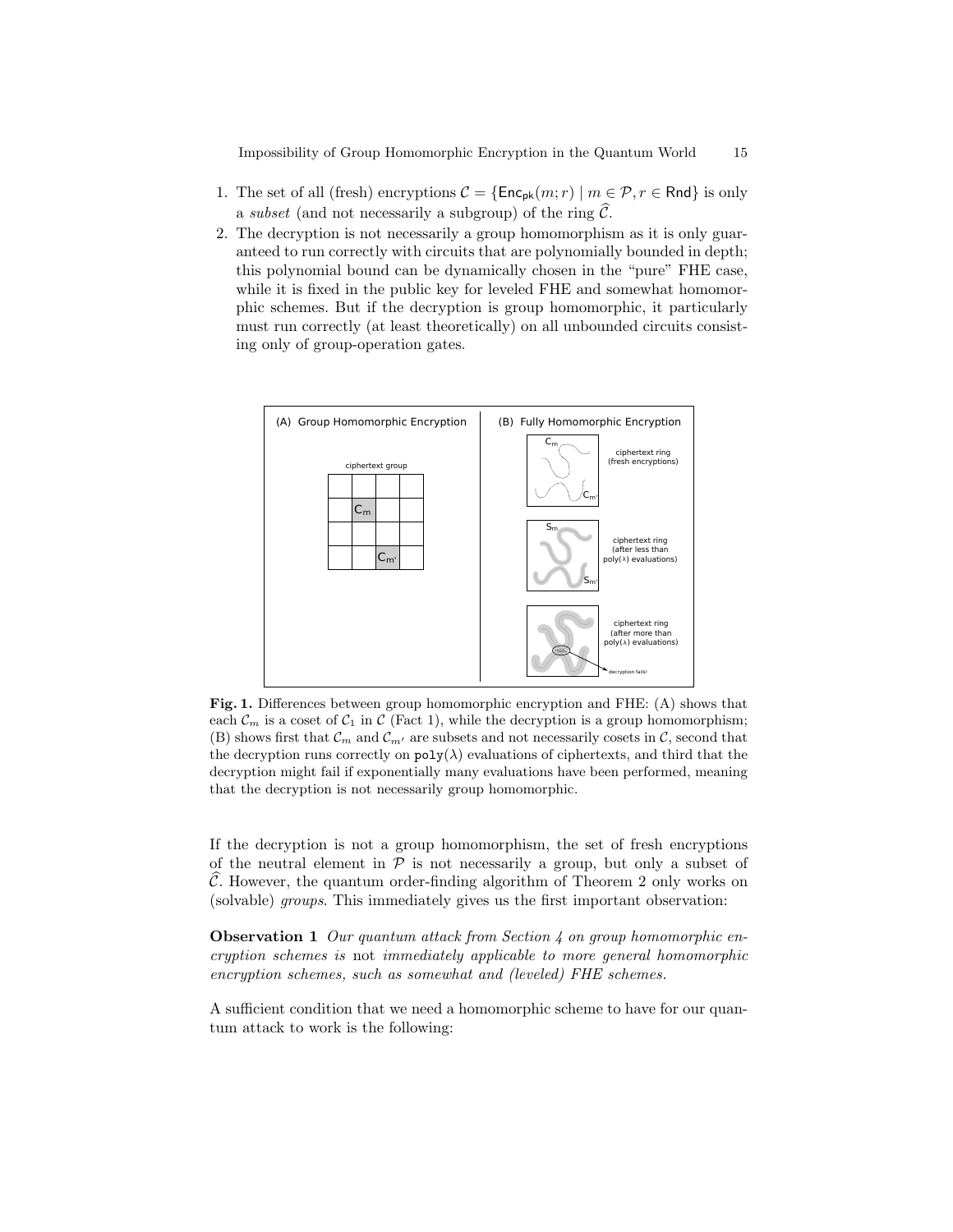**Sufficient Condition (Quantum Attack).** For any output (pk*,*sk) by KeyGen(*λ*), there exist two plaintexts  $m, m' \in \mathcal{P}$  and a subgroup *G* of  $\widehat{\mathcal{C}}$  such that

- 1. there exists an efficient PPT algorithm which outputs a generating set for *G* of size at most  $poly(\lambda)$ ,
- 2. the probability Pr *c←−*Encpk(*m*)  $[c \in G]$  is non-negligible in  $\lambda$ , and
- 3. the probability  $\Pr_{c' \leftarrow \text{Enc}_{pk}(m')}$  $[c' \notin G]$  is non-negligible in  $\lambda$ .

In the setting of group homomorphic encryption schemes, the plaintext *m* would be the neutral element 1, while  $m' \neq 1$  can be any other plaintext. The group *G* satisfying the above conditions would be a  $\delta$ -covering subgroup of the group *C*<sup>1</sup> of all (fresh) encryptions of 1, for a sufficiently small *δ*. For more general homomorphic encryption schemes, such as somewhat or (leveled) FHE schemes, the situation looks more like in Fig. 2.



**Fig. 2.** Our condition in the FHE case: (A) shows pictorially when the condition is fulfilled; (B) shows the case when item 3 of the condition is not met and *G* intersects with a large part of encryptions of  $m'$ .

The important observation here is, that as long as only polynomially many evaluations of the ciphertexts have been performed, the decryption still runs correctly (cf. correctness condition in Equation (4)). But for any scheme to be IND-CPA secure, the set of encryptions of a given message *m* must be exponentially large, so in particular, a group  $G$  that fulfills condition 2 is required to be exponentially large. Hence, the decryption is not guaranteed to run correctly on *G* and might fail. More precisely, condition 3 for our attack to work will most likely be unsatisfied. However, proving or disproving that any of the existing somewhat or (leveled) FHE schemes satisfies our sufficient condition is a highly non-trivial task (due to the very general and abstract nature of the requirement) and lies outside the scope of this work. We leave it as interesting future work. Interestingly enough, since most of the existing FHE schemes base their security on supposedly quantum-resistant hardness assumptions (such as LWE), spotting a scheme that is susceptible to our quantum attack will effectively break the underlying hardness assumption and thereby disprove its quantum-resistance.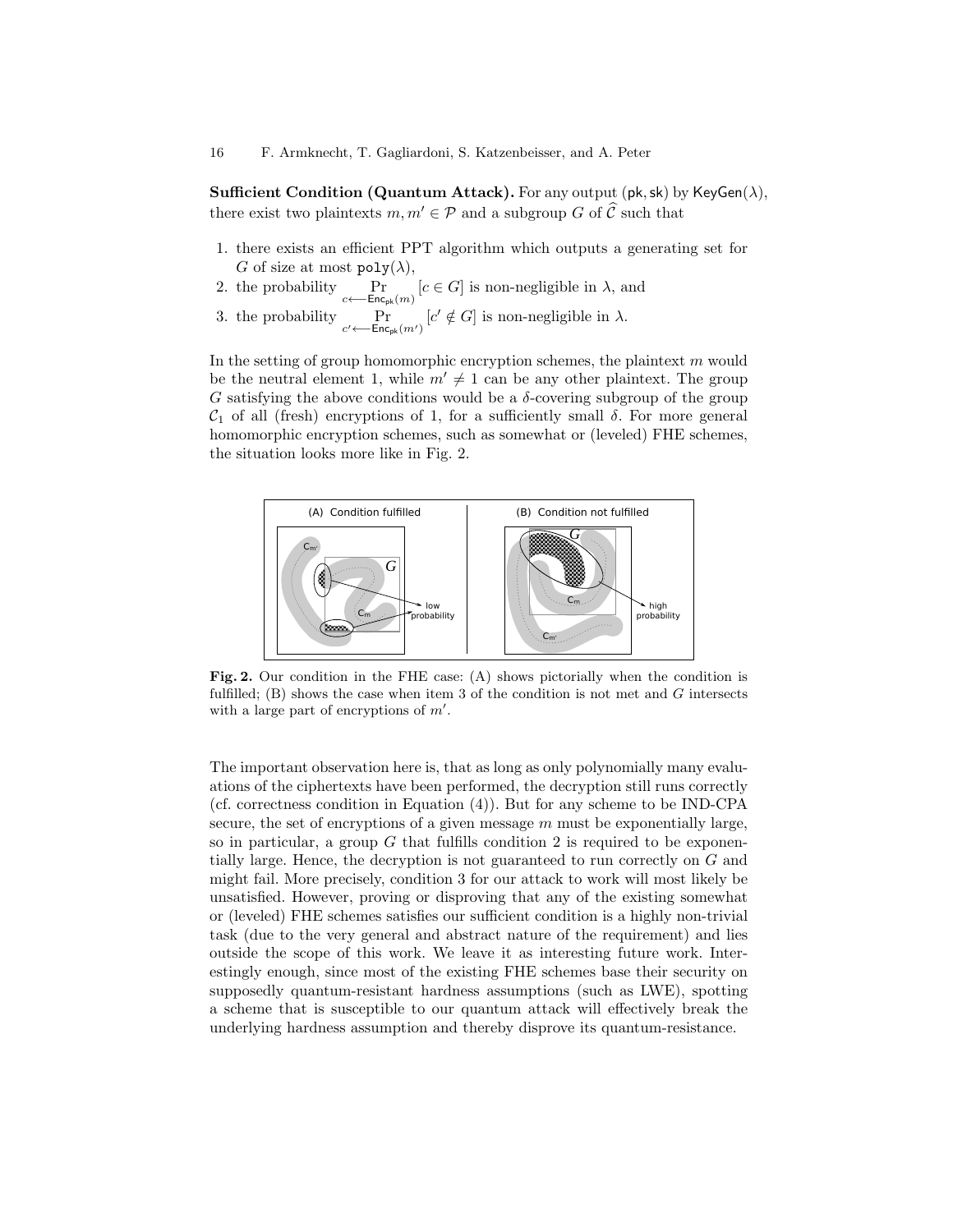**Acknowledgements.** We would like to thank Richard Lindner and Pooya Farshim for helpful discussions. We are also grateful for the constructive comments by the anonymous reviewers.

# **References**

- 1. Armknecht, F., Augot, D., Perret, L., Sadeghi, A.R.: On constructing homomorphic encryption schemes from coding theory. In: IMA Int. Conf. LNCS, vol. 7089, pp. 23–40. Springer (2011)
- 2. Armknecht, F., Gagliardoni, T., Katzenbeisser, S., Peter, A.: General impossibility of group homomorphic encryption in the quantum world. Cryptology ePrint Archive, Report 2014/029 (2014), http://eprint.iacr.org/
- 3. Armknecht, F., Katzenbeisser, S., Peter, A.: Group homomorphic encryption: characterizations, impossibility results, and applications. Designs, Codes and Cryptography pp. 1–24, 10.1007/s10623-011-9601-2
- 4. Armknecht, F., Katzenbeisser, S., Peter, A.: Shift-type homomorphic encryption and its application to fully homomorphic encryption. In: AFRICACRYPT. LNCS, vol. 7374, pp. 234–251. Springer (2012)
- 5. Babai, L.: Local expansion of vertex-transitive graphs and random generation in finite groups. In: STOC. pp. 164–174. ACM (1991)
- 6. Boneh, D., Lipton, R.J.: Algorithms for black-box fields and their application to cryptography (extended abstract). In: CRYPTO. LNCS, vol. 1109, pp. 283–297. Springer (1996)
- 7. Brakerski, Z., Gentry, C., Vaikuntanathan, V.: (leveled) fully homomorphic encryption without bootstrapping. In: ITCS. pp. 309–325. ACM (2012)
- 8. Cramer, R., Damgård, I., Nielsen, J.B.: Multiparty computation from threshold homomorphic encryption. In: EUROCRYPT. LNCS, vol. 2045, pp. 280–299. Springer (2001)
- 9. Cramer, R., Gennaro, R., Schoenmakers, B.: A secure and optimally efficient multiauthority election scheme. In: EUROCRYPT. pp. 103–118 (1997)
- 10. Cramer, R., Shoup, V.: Universal hash proofs and a paradigm for adaptive chosen ciphertext secure public-key encryption. In: EUROCRYPT. LNCS, vol. 2332, pp. 45–64. Springer (2002)
- 11. van Dam, W., Hallgren, S., Ip, L.: Quantum algorithms for some hidden shift problems. SIAM J. Comput. 36(3), 763–778 (2006)
- 12. Damg˚ard, I., Geisler, M., Krøigaard, M.: Homomorphic encryption and secure comparison. IJACT 1(1), 22–31 (2008)
- 13. Diffie, W., Hellman, M.E.: New directions in cryptography. IEEE Transactions on Information Theory 22(6), 644–654 (1976)
- 14. ElGamal, T.: A public key cryptosystem and a signature scheme based on discrete logarithms. In: CRYPTO. pp. 10–18 (1984)
- 15. Erdös, P., Rényi, A.: Probabilistic methods in group theory. J. Analyse Math. 14, 127–138 (1965)
- 16. Gentry, C.: Fully homomorphic encryption using ideal lattices. In: STOC. pp. 169– 178. ACM (2009)
- 17. Gentry, C., Halevi, S., Smart, N.P.: Homomorphic evaluation of the aes circuit. In: CRYPTO. LNCS, vol. 7417, pp. 850–867. Springer (2012)
- 18. Gjøsteen, K.: Homomorphic cryptosystems based on subgroup membership problems. In: Mycrypt. LNCS, vol. 3715, pp. 314–327. Springer (2005)